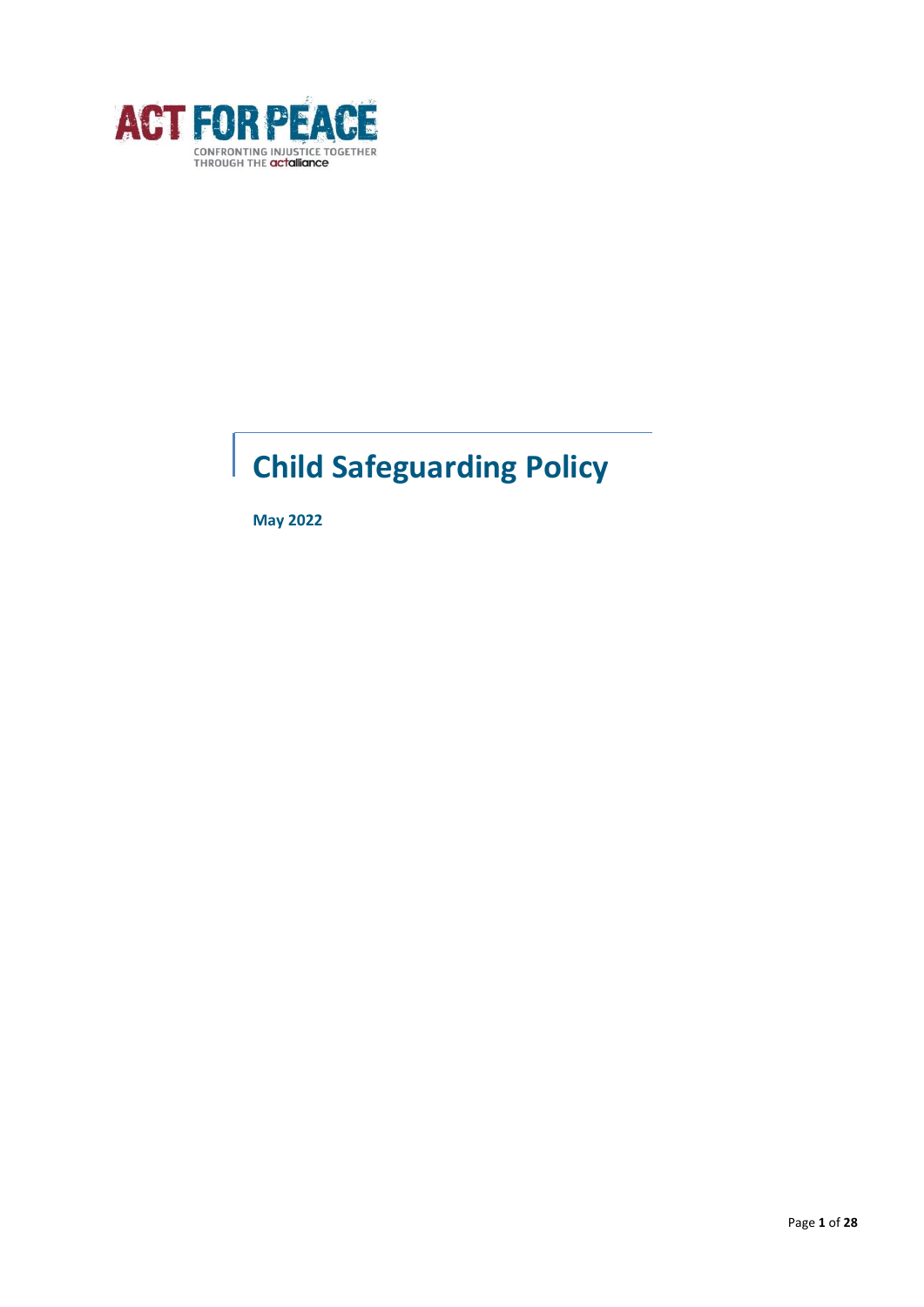| <b>Board Ratification</b> | May 2022         |                                                                                                                                                                                                                                                                                                                                                                                                                                                                                   |
|---------------------------|------------------|-----------------------------------------------------------------------------------------------------------------------------------------------------------------------------------------------------------------------------------------------------------------------------------------------------------------------------------------------------------------------------------------------------------------------------------------------------------------------------------|
| <b>Date</b>               | May 2020         |                                                                                                                                                                                                                                                                                                                                                                                                                                                                                   |
|                           | May 2017         |                                                                                                                                                                                                                                                                                                                                                                                                                                                                                   |
|                           | Sept 2016        |                                                                                                                                                                                                                                                                                                                                                                                                                                                                                   |
|                           | <b>June 2013</b> |                                                                                                                                                                                                                                                                                                                                                                                                                                                                                   |
| <b>Reaffirmation Date</b> |                  |                                                                                                                                                                                                                                                                                                                                                                                                                                                                                   |
| <b>Revision Date</b>      | 13 March<br>2018 | Approved by the Policy Sub-Committee, reflecting unsubstantial<br>changes relating to definitions and reporting framework to reflect<br>amendments to DFAT's policy.                                                                                                                                                                                                                                                                                                              |
|                           | 20 Nov 2018      | One change proposed to Act for Peace's Child Safeguarding Policy<br>(re allowing scope for not changing child's name with use of<br>images in some circumstances - see page 12).<br>One change proposed to Act for Peace procedures: Act for Peace<br>has added a provision saying "I will not show favouritism to a child<br>through the provision of gifts or inappropriate attention, and will<br>not provide anyone under 18 with alcohol or illegal drugs - see<br>page 12). |
|                           | 19 May 2020      | Updating definitions to match PSEAH policy, updating job titles,<br>removing context section, clarifying requirements for national<br>criminal records checks.                                                                                                                                                                                                                                                                                                                    |
|                           | May2022          | Update to include zero tolerance to inaction, additional of sexual<br>exploitation definition, updating job titles, updating reporting<br>procedures and form to include exploitation and harassment,<br>reporting to other donors (in addition to DFAT) if required.                                                                                                                                                                                                             |
| <b>Next Review Date</b>   | May 2023         | Every three years from date of last ratification or full policy<br>review, or when required by Australian Government or other<br>regulatory bodies.                                                                                                                                                                                                                                                                                                                               |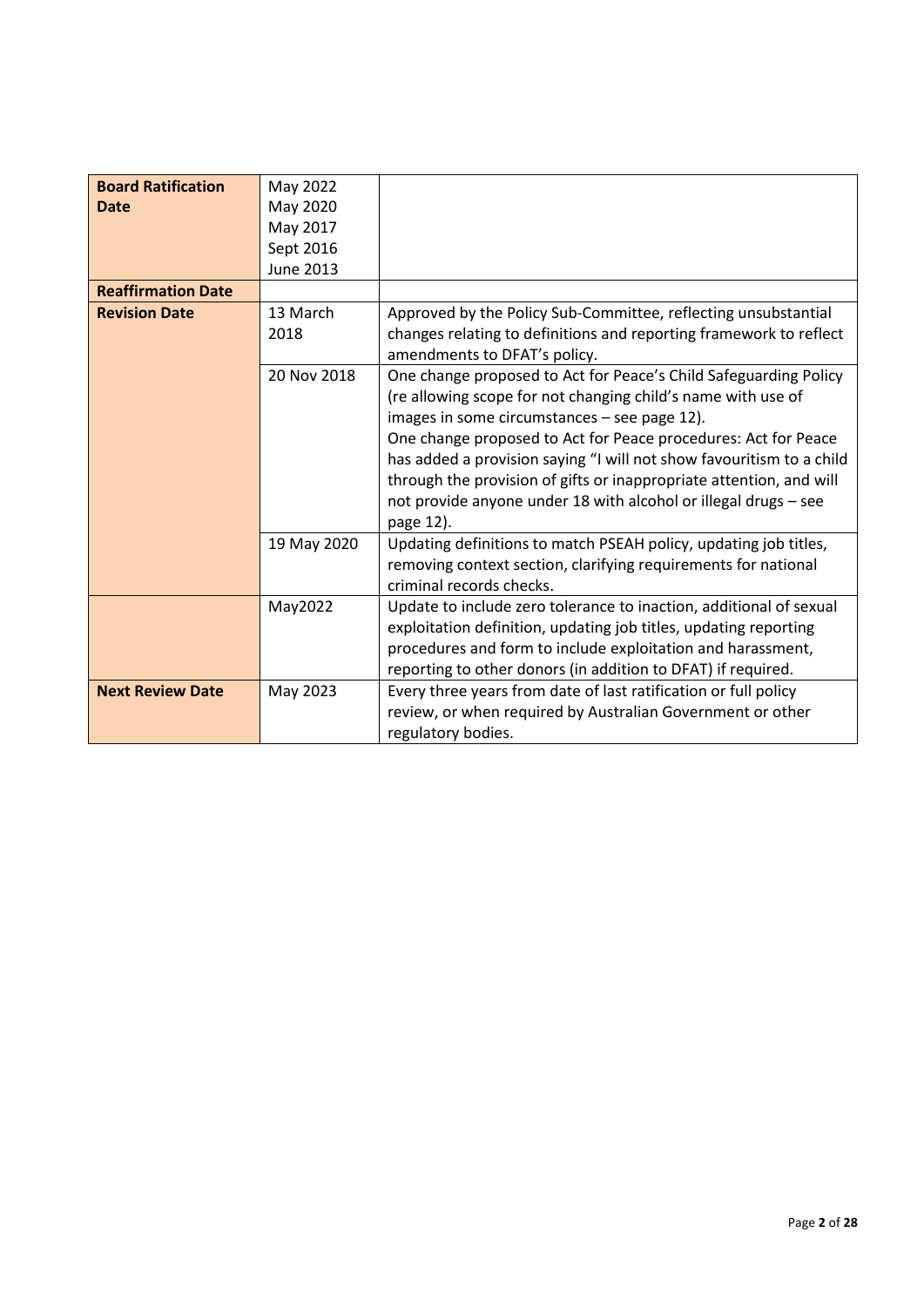## **Contents**

| 1.  |                                                                                                   |  |
|-----|---------------------------------------------------------------------------------------------------|--|
| 2.  |                                                                                                   |  |
| 3.  |                                                                                                   |  |
| 4.  |                                                                                                   |  |
|     |                                                                                                   |  |
|     |                                                                                                   |  |
|     |                                                                                                   |  |
| 5.  |                                                                                                   |  |
| 6.  |                                                                                                   |  |
| 7.  |                                                                                                   |  |
| 8.  |                                                                                                   |  |
| 9.  |                                                                                                   |  |
| 10. |                                                                                                   |  |
| 11. |                                                                                                   |  |
|     |                                                                                                   |  |
|     |                                                                                                   |  |
|     |                                                                                                   |  |
|     | Annex 4. Minimum Child Protection Standards (Attachment A in DFAT Child Protection Policy 2017)21 |  |
|     |                                                                                                   |  |
|     |                                                                                                   |  |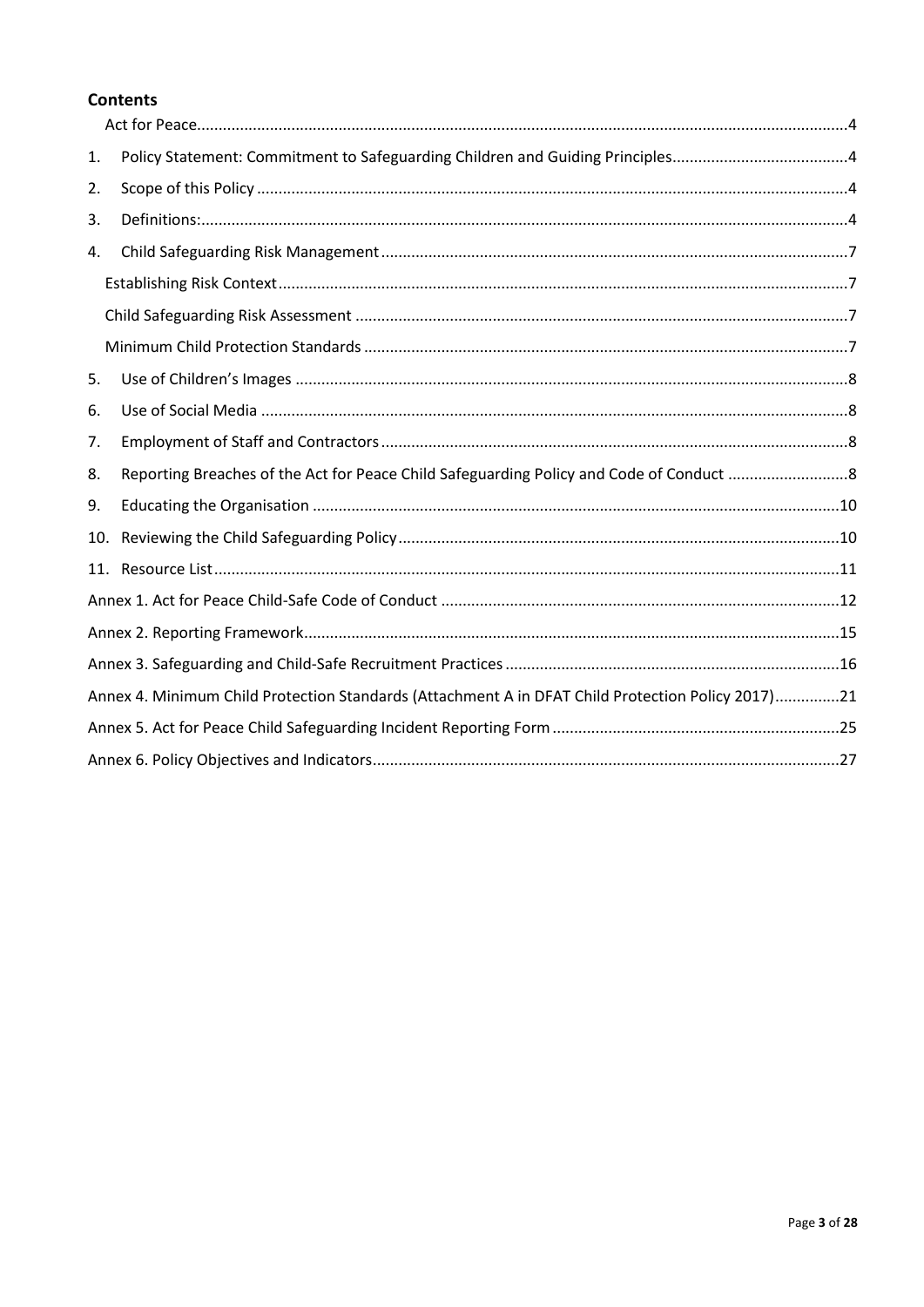## <span id="page-3-1"></span><span id="page-3-0"></span>**1. Policy Statement: Commitment to Safeguarding Children and Guiding Principles**

(Act for Peace) is committed to the safety and well-being of all children. Act for Peace takes its duty of care seriously and will aim at all times to provide the safest possible environment for children. This will be achieved by identifying and managing risks that may lead to harm, and dealing immediately with concerns and reports if they arise. This policy creates clear standards for Act for Peace as an organisation and for the behaviour of staff and others.

Act for Peace's Child Safeguarding Policy is based on three key pillars:

- 1. **Zero Tolerance of Violence, Coercion, Exploitation, Neglect and Abuse:** Act for Peace believes that all children have a right to be safe at all times, and that all children have equal rights to protection from all forms of violence, coercion, exploitation and abuse, regardless of their age, gender, nationality, religious or political beliefs, family background, economic status, legal status ability, physical or mental health or criminal background. Any form of child abuse or exploitation is unacceptable. Act for Peace also has a zero tolerance to inaction when a safeguarding concern or report is made.
- 2. **Recognition of the International Legal Framework for Child Protection:** Act for Peace recognizes the United Nations Convention on the Rights of the Child (UNCRC), and its guiding child rights principles. The UNCRC is the main international human rights convention for children and Australia is a signatory country. It has four guiding principles: 1) survival and development; 2) best interests of the child; 3) nondiscrimination, and; 4) children's participation. A majority of the 52 articles within the UNCRC are concerned with children's rights to protection from all forms of violence, abuse, neglect and exploitation.
- 3. **Adherence to Child Protection Legislation:** In countries where Act for Peace staff and others travel and work, the Agency will adhere to local and international child protection legislation, and international laws and conventions in relation to all forms of child abuse and child exploitation, including but not limited to: child sex tourism, child sex trafficking, child labour and child pornography.

#### <span id="page-3-2"></span>**2. Scope of this Policy**

Adherence to Act for Peace's Child Safeguarding Policy and its Child Safe Code of Conduct is a mandatory requirement for all Act for Peace staff, volunteers, contractors, Board members, representatives, and those visiting projects (including donors) (hereafter referred to as "staff and others"). All 'staff and others' engaging with Act for Peace will be made aware of the child safeguarding policy and their responsibilities as stated in the policy during their orientation<sup>1</sup>. This policy also applies to our overseas implementing partners (referred to as 'partners'), their staff and subcontractors.

This policy has three key objectives:

- 1. To create and maintain protective environments for children in delivery of Act for Peace activities or Act for Peace funded activities.
- 2. To create mandatory organisational standards to prevent, mitigate and respond to child protection risks.
- 3. To create and enforce mandatory behavioural standards as set out in the annexed Child Safe Code of Conduct for all staff, volunteers, consultants, contractors, Board members, representatives, partners (including their staff and sub-contractors) and those visiting projects in order to prevent, deter and immediately respond to, risks posed to children by Act for Peace and its representatives.

This policy has been reviewed to ensure compliance with the Department of Foreign Affairs and Trade (DFAT) Child Protection Policy 2017,<sup>2</sup> Australian Council for International Development (ACFID) Code of Conduct<sup>3</sup> and ACT Alliance policies and procedures, particularly the 2015 ACT Alliance Child Safeguarding Policy.<sup>4</sup>

#### <span id="page-3-3"></span>**3. Definitions:**

1. **Child:** A child is any person under the age of 18 years, unless a nation's laws recognise adulthood earlier. However, for the purposes of this policy, Act for Peace will always consider a child to be anyone under the age of 18, in line

<sup>&</sup>lt;sup>1</sup> Specific requirements related to application of this policy to the aforementioned stakeholders is addressed in further sections of this policy.

<sup>&</sup>lt;sup>2</sup> http://dfat.gov.au/about-us/publications/Pages/child-protection-policy.aspx

<sup>3</sup> <http://www.acfid.asn.au/code-of-conduct>

<sup>4</sup> <http://actalliance.org/documents/child-safeguarding-policy/>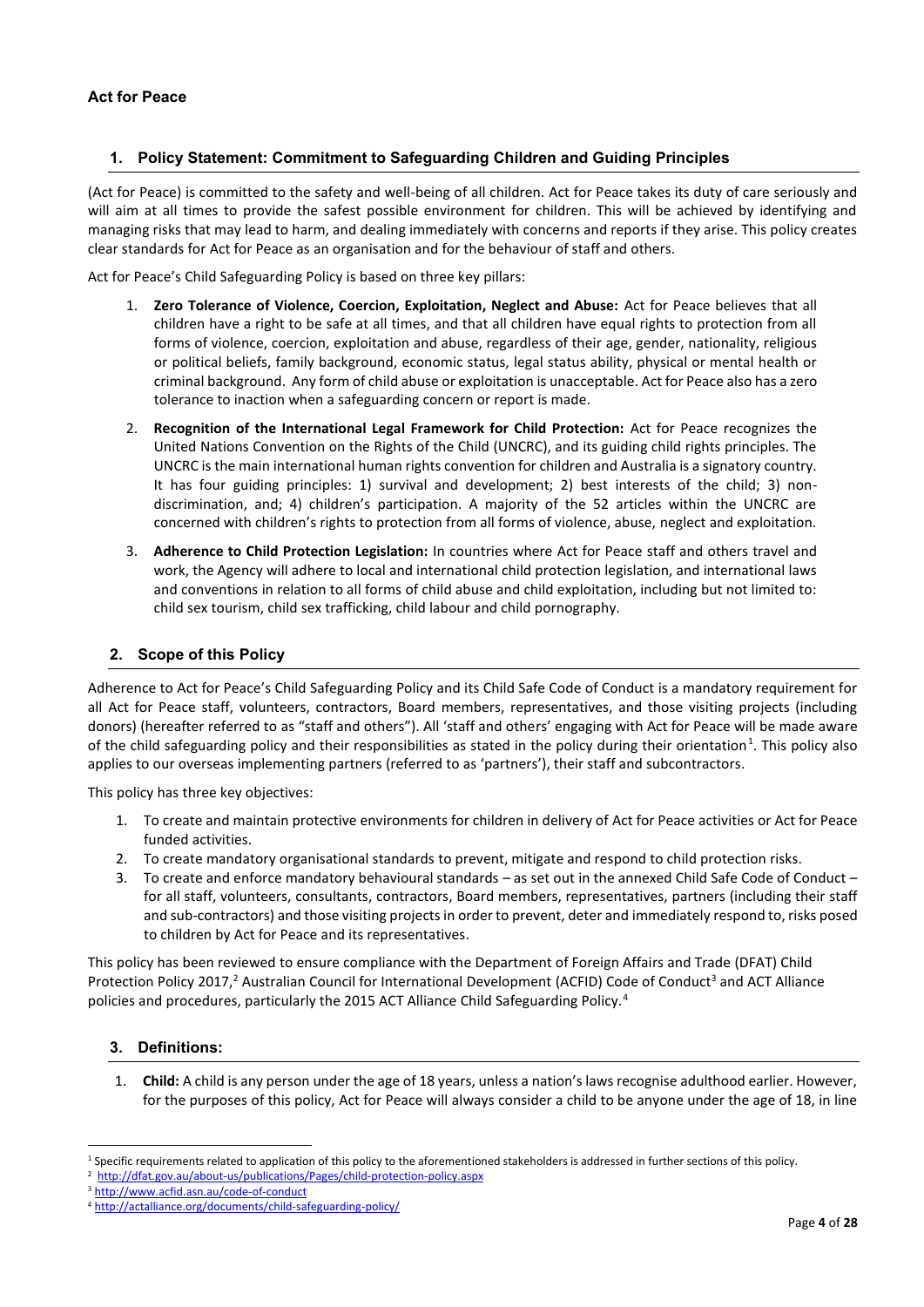with the United Nations Convention on the Rights of the Child (UNCRC), to which Australia is a signatory government.

- 2. **Child abuse:** Abuse happens to boys and girls of all ages, ethnicity and social backgrounds, abilities, sexual orientation, religious beliefs and political persuasion. Child abuse includes physical, sexual and emotional abuse, neglect, ill-treatment, bullying, discrimination, child labour and domestic violence. Abuse can be inflicted on a child by men or women, as well as by other children.
- 3. **Child abuse material:** Material that depicts (expressly or implicitly) a child under 18 years of age as a victim of torture, cruelty or physical abuse.
- 4. **Child exploitation:** one or more of the following:
	- o Committing or coercing another person to commit an act or acts of abuse against a child
	- o Possessing, controlling, producing, distributing, obtaining or transmitting child exploitation material
	- o Committing or coercing another person to commit an act or acts of grooming or online grooming
	- o Using a minor for profit, labour, sexual gratification, or some other personal or financial advantage.
- 5. **Child exploitation material:** Material, irrespective of its form, which is classified as child abuse material or child pornography material.
- 6. **Child pornography:** In accordance with the Optional Protocol to the Convention on the Rights of the Child, 'child pornography' means 'any representation, by whatever means, of a child engaged in real or simulated explicit sexual activities or any representation of the sexual parts of a child for primarily sexual purposes.'
- 7. C**hild pornography material:** Material that depicts a person, or is a representation of a person, who is, or appears to be, under 18 years of age and is engaged in, or appears to be engaged in, a sexual pose or sexual activity, or is in the presence of a person who is engaged in, or appears to be engaged in, a sexual pose or activity, and does this in a way that a reasonable person would regard as being, in all the circumstances, offensive.
- 8. **Child protection:** In its broadest sense, child protection is a term used to describe the field of actions that individuals, organisations, countries and communities take to protect children from acts of maltreatment (abuse) and exploitation e.g., domestic violence, child labour, commercial and sexual exploitation and abuse, HIV, and physical violence, to name but a few.
- 9. **Child safeguarding:** Child safeguarding refers to the actions taken by an organisation when working with or around children to prevent and respond to the abuse of children by its own staff, volunteers or others associated with the organisation, including any partners or other contractors delivering services on behalf of the organisation. Child safeguarding is a sub-set of the broader field of 'child protection' (see definition above). Child safeguarding applies to any organisation that Act for Peace works with, regardless of whether their activities are child-focused or not.
- 10. **Child-safe environment:** A child-safe environment is one where all children are protected from all forms of harm, and where there are clear, established guidelines and procedures for conduct, reporting abuse and follow-up.
- 11. **Contact with children:** means working on an activity or in a position that involves or may involve contact with children, either under the position description or due to the nature of the work environment. This includes indirect contact with children in the community<sup>5</sup> (also see 'working with children' below).
- 12. **Discrimination:** Discrimination includes the exclusion of, mistreatment of, or action against an individual based on social status, race, ethnicity, colour, religion, gender, sexual orientation, age, marital status, national origin, political affiliation or disability.<sup>6</sup>
- 13. **Duty of Care:** Duty of Care is a common law concept that refers to the responsibility of the organisation and individual to provide children with an adequate level of protection against harm. It is the duty of the organisation and its individuals to protect children from all reasonably foreseeable risk of or real injury.
- 14. **Emotional abuse:** Emotional abuse occurs when a child is repeatedly rejected or frightened by threats. This may involve name calling, being put down or continual coldness from parent or caregiver; to the extent that it affects the child's physical and emotional growth.
- 15. **Grooming:** is when someone builds an emotional connection with a child to gain their trust for the purposes of sexual abuse or exploitation.

<sup>5</sup> DFAT [Establishing Child Protection Risk Context September 2016](http://dfat.gov.au/about-us/publications/Pages/child-protection-policy.aspx)

<sup>&</sup>lt;sup>6</sup> ACT Alliance Code of Conduct Policy for the prevention of misconduct, including corruption, fraud, exploitation and abuse, including sexual; and to ensure child safeguarding, 2016[: http://actalliance.org/documents/act-alliance-code-of-conduct/](http://actalliance.org/documents/act-alliance-code-of-conduct/)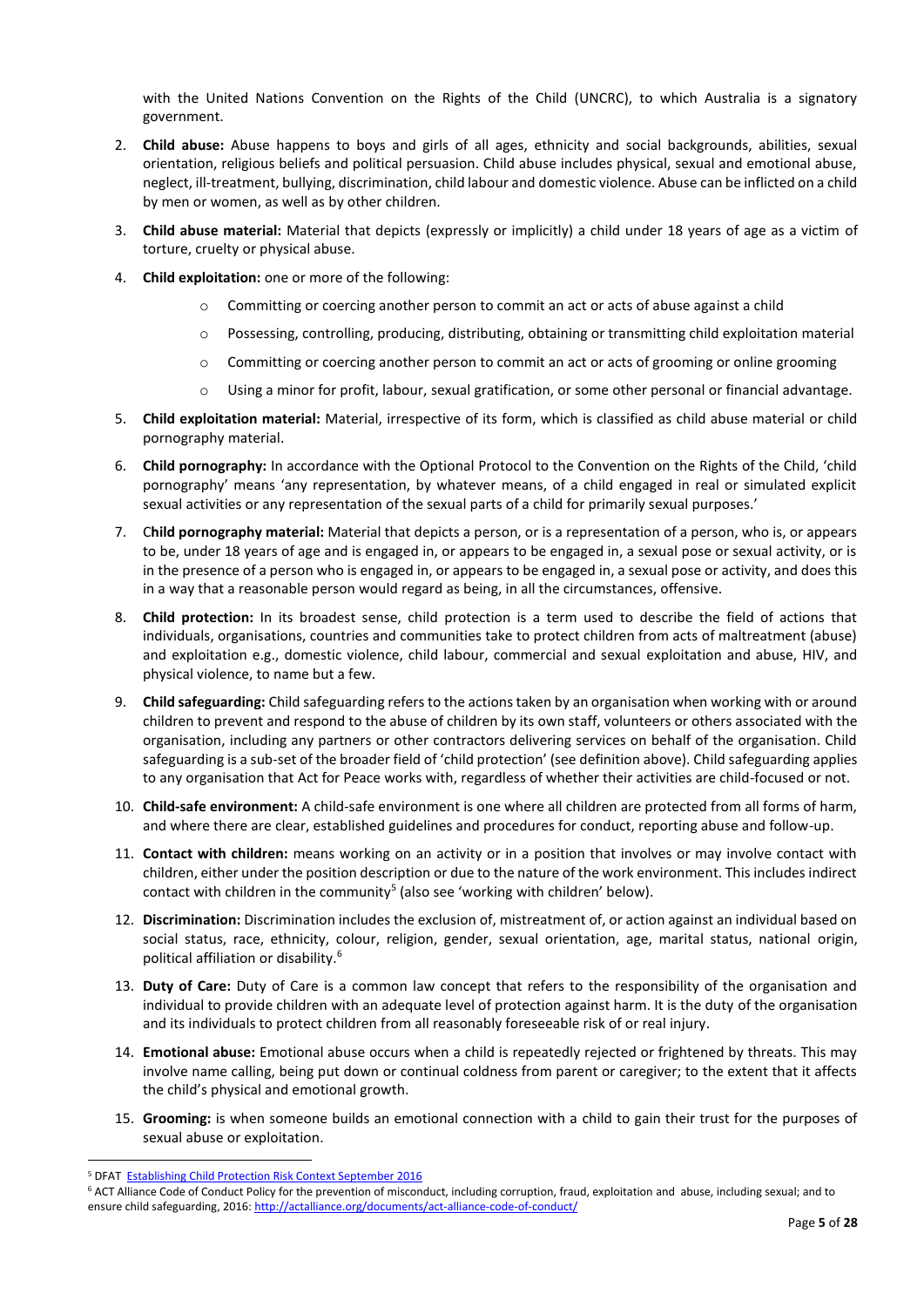- 16. **Neglect:** Neglect is the persistent failure or deliberate denial to provide a child with clean water, food, shelter, sanitation or supervision or care to the extent that the child's health and development are placed at risk.
- 17. **Others**: For the purposes of this policy, 'others', as referred to in the scope of this policy, refers to volunteers, contractors, donors, representatives, Board members, and those visiting projects overseas on Act for Peace study tours.
- 18. **Partner**: For the purposes of this policy, Partner refers to any organisation or person that Act for Peace partners with to deliver program services.
- 19. **Physical abuse:** Physical abuse occurs when a person purposefully injures, or threatens to injure, a child or young person. This may take any form of physical treatment including but not limited to slapping, punching, shaking, kicking, burning, shoving or grabbing. The injury may take any form including but not limited to bruises, cuts, burns or fractures.
- 20. **Protection**: Protection includes all activities aimed at ensuring respect for the letter and spirit of international human rights, humanitarian and refugee law. For Act for Peace, protection focuses on the preventing, mitigating or responding to violence, coercion, deliberate deprivation and abuse.<sup>7</sup>
- 21. **Safeguarding Focal Point**: The Act for Peace Safeguarding Focal Point leads Act for Peace's safeguarding work in relation to our policy, for child and other forms of safeguarding. A specific Terms of Reference outlines this role. Within the Act for Peace Child Safeguarding Policy the term 'Safeguarding Focal Point' refers to the Act for Peace Safeguarding Focal Point unless otherwise confirmed.
- 22. **Sexual abuse:** The actual or threatened physical intrusion of a sexual nature, whether by force or under unequal or coercive conditions. It covers sexual offences including but not limited to: attempted rape (which includes attempts to force someone to perform oral sex); and sexual assault (which includes non-consensual kissing and touching). All sexual activity with someone under the age of consent<sup>8</sup> is considered to be sexual abuse. It includes possession of child exploitation materials.
- 23. **Sexual exploitation**: Any actual or attempted abuse of a position of vulnerability, differential power, or trust, for sexual purposes, including, but not limited to, profiting monetarily, socially or politically from the sexual exploitation of another. Sexual exploitation includes using one's position of authority, influence or control to pressure, force or manipulate someone to do something against their will knowingly or unknowingly, by threatening them with negative repercussions such as withholding project assistance, not approving an employee's work support requests, threatening to make false claims about an employee in public etc.
- 24. **Sexual Harassment**: A person sexually harasses another person if the person makes an unwelcome sexual advance or an unwelcome request for sexual favours or engages in other unwelcome conduct of a sexual nature, in circumstances in which a reasonable person, having regard to all the circumstances, would have anticipated the possibility that the person harassed would be offended, humiliated or intimidated. Sexual harassment can take various forms. It can be obvious or indirect, physical or verbal, repeated or one-off and perpetrated by any person of any gender towards any person of any gender. Sexual harassment can be perpetrated against beneficiaries, community members, citizens, as well as staff and others.
- 25. **Social Media**: Social media refers to any form of internet or mobile phone technology, including personal websites, blogs, Facebook, Twitter, Linked In, Instagram, and others. In the context of this policy, this includes both social media used for work purposes, as well as the personal social media of staff or others.
- 26. **Staff and Others**: refers to all Act for Peace staff, volunteers, contractors, Board members, representatives, those representing Act for Peace and those participating in Act for Peace-organised project visits.
- 27. **Staff**: Staff refers to those employed by Act for Peace or contracted for work full time, part time, or casual persons working in Australia or overseas, and those engaged on short term contracts such as but not limited to: consultants, researchers, photographers etc., working in Australia or overseas.
- 28. **Survivor**: A person who is, or has been, sexually exploited, harassed or abused. The term 'survivor' is often used in preference to 'victim' as it implies strength, resilience and the capacity to survive, however it is the individual's choice how they wish to identify themselves.
- 29. **Victim/survivor**: A person who is, or has been, sexually exploited, harassed or abused.

<sup>&</sup>lt;sup>7</sup> See Act for Peace Humanitarian Protection Policy.

 $8$  Refers to age of consent requirements specified for sexual activity in the law of the host country or the age of consent under the law of the Australian Capital Territory (16 years), whichever sets the greatest age.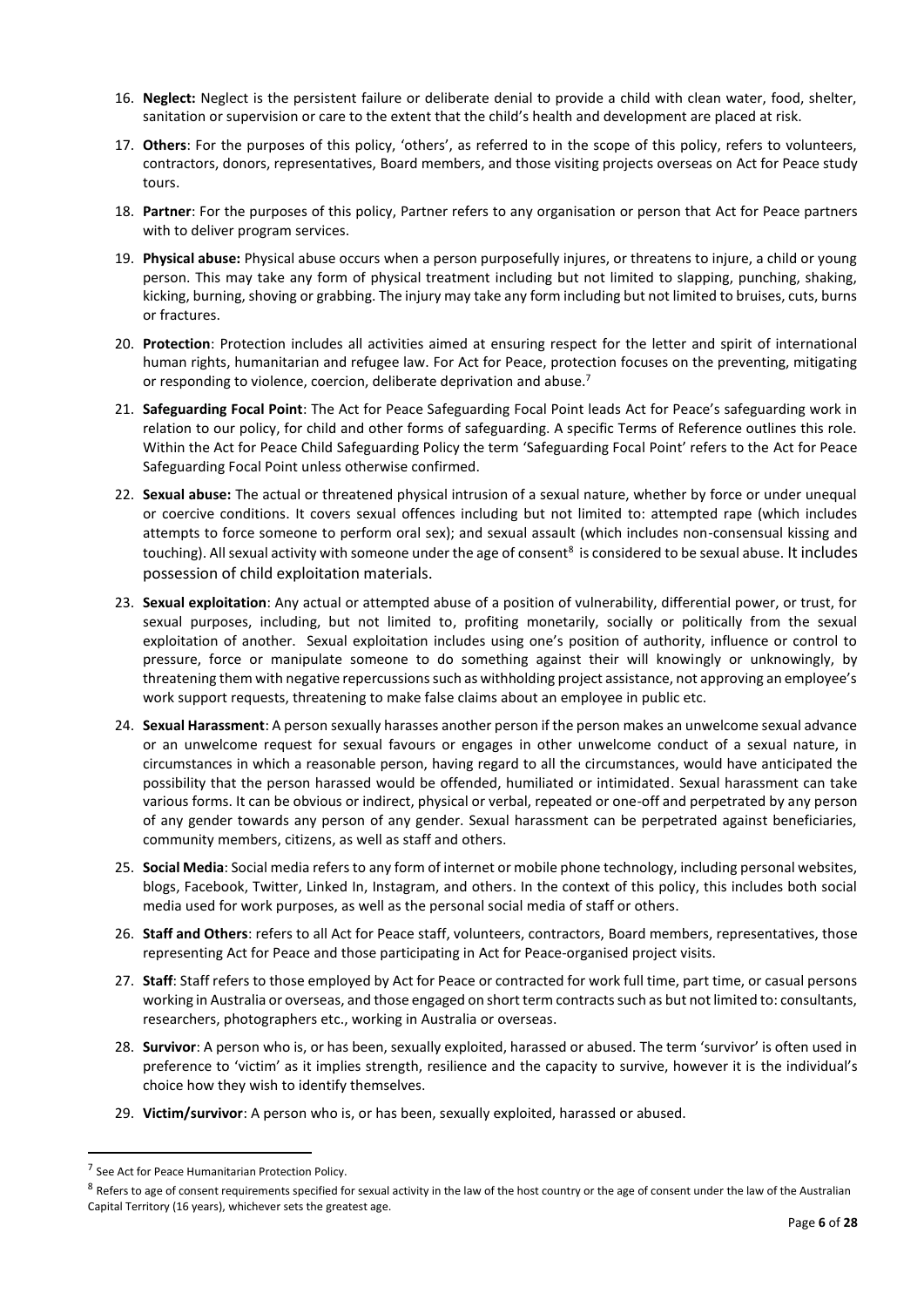- 30. **Working with Children:** means being engaged in an activity with a child where the contact would reasonably be expected as a normal part of the activity and the contact is not incidental to the activity. Working includes volunteering or other unpaid work (also see 'contact with children' above).
- 31. **Working with Children Check:** is a prerequisite for anyone assessed as working with children by Act for Peace. It is a state-based check which involves a national criminal history check and review of findings of workplace misconduct. The result of a Working with Children Check is either a clearance to work with children for five years, or a bar against working with children. Cleared applicants are subject to ongoing monitoring and relevant new records may lead to the clearance being revoked. If the prospective personnel have not been living in Australia or are based in a state without Working With Children Checks, they will endeavour to undertake equivalent checks.

## <span id="page-6-0"></span>**4. Child Safeguarding Risk Management**

## <span id="page-6-1"></span>**Establishing Risk Context**

Act for Peace recognizes that there are a number of potential risks to children in its work, particularly in those programs where staff or others come into contact with children, including humanitarian response activities. In recognizing these risks, Act for Peace will proactively assess and manage risks to children to reduce the risk of harm, and will comply with and build on the DFAT Minimum Child Protection Standards<sup>9</sup> (see Annex 4).

This includes:

- In relation to Act for Peace's activities (fundraising, communication and other)
- Working with partners to assess their agency and programs and identify all potential risks to children in program design and implementation.

The Act for Peace Child Protection Risk Assessment tool, which is based on the DFAT Establishing Child Protection Risk Context<sup>10</sup> tool, must be used by all program staff to assess:

- Partners being considered for partnership
- All partners and partner activities which are funded by Act for Peace, whether through public or institutional fundraising.

#### <span id="page-6-2"></span>**Child Safeguarding Risk Assessment**

As part of the program design and proposal appraisal process, programs staff will assess the level of risk of child harm, abuse or exploitation, using the Child Protection Risk Assessment tool, in order to determine the level of contact with<sup>11</sup> and risk to children, and the standards and mitigating measures that need to be put in place. Appropriate to the level of overall risk, this process will ensure that specific risks are identified and measures to mitigate those risks are incorporated into the program design, monitoring and risk management.

There are generally two types of risks to children that need to be considered in the risk assessment:

- i. Risks to children by personnel during implementation
- ii. Risk of harm to children through design or implementation of the activities<sup>12</sup>.

Both types must be considered and included in the child safeguarding risk assessment and included in the project level risk management matrix and subsequent monitoring. Both types of risks should also be managed for other Act for Peace activities and included in Act for Peace risk management process.

## <span id="page-6-3"></span>**Minimum Child Protection Standards**

Each Partner<sup>13</sup> will be assessed for their compliance with the DFAT Minimum Child Protection Standards. Planning for ensuring Partners are meeting these standards will be documented in Partner Plans, reviewed in the regular review process for Partner Plans, and reflected in risk management and monitoring procedures.

<sup>10</sup> DFA[T Establishing Child Protection Risk Context September 2016](http://dfat.gov.au/about-us/publications/Pages/child-protection-policy.aspx)

<sup>9</sup> DFAT Minimum Child Protection Standards (attachment A in DFAT Child Protection Policy 2017)

<sup>11</sup> No contact or impact, contact with or impact on children, working with children.

<sup>&</sup>lt;sup>12</sup> DFAT Child Protection Guidance Notes are available resources to support this[. http://dfat.gov.au/about-us/publications/Pages/child-protection](http://dfat.gov.au/about-us/publications/Pages/child-protection-policy.aspx)[policy.aspx](http://dfat.gov.au/about-us/publications/Pages/child-protection-policy.aspx)

<sup>13</sup> Except Partners who are *only* implementing programs or activities which are assessed as 'no impact on/no contact with children'.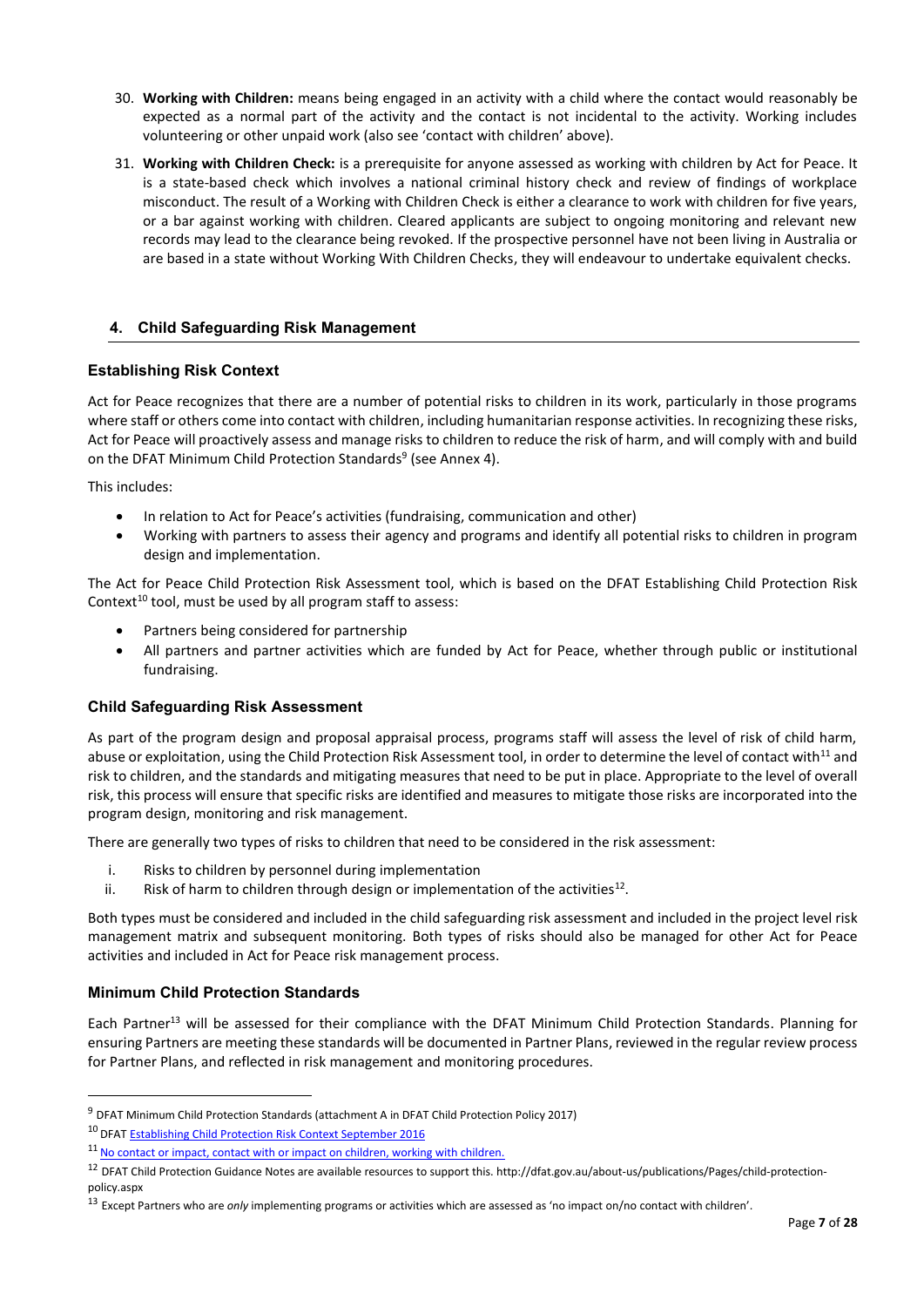Act for Peace's compliance with these Minimum Standards is regularly monitored and is reported in Act for Peace risk management processes.

In addition, in emergency settings, the Minimum Standards for Child Protection in Humanitarian Action (CPMS) should be applied whenever possible.<sup>14</sup>

## <span id="page-7-0"></span>**5. Use of Children's Images**

Act for Peace marketing and fundraising material will at all times portray children in a respectful, appropriate and consensual manner. **Guidelines on the use of children's images are included in ANNEX 1 Child Safeguarding Code of Conduct**.

#### <span id="page-7-1"></span>**6. Use of Social Media**

Act for Peace staff often use social media, both for work purposes as well as privately. The same guidelines for the use of children's images outlined in Act for Peace's Child Safeguarding Code of Conduct apply to images and video posted on work-related social media. Staff will at all times uphold the values and beliefs of Act for Peace when using work-related social media. Under **no circumstances** are staff members, volunteers or others to use photos or videos of children taken during a work trip on their personal social media sites or for purposes other than that intended and/or agreed. Unless required by the program, communicating privately with beneficiaries met during a field visit is not allowed. Staff and others must never communicate through their own personal email, Facebook, or other social media accounts with any beneficiaries under the age of 18.

#### <span id="page-7-2"></span>**7. Employment of Staff and Contractors**

Act for Peace is committed to preventing a person from working with children if they pose an unacceptable risk to children. Act for Peace's commitment to child safe recruitment, selection and screening practices aims to recruit the safest and most suitable people to work in our programs. Act for Peace has robust recruitment screening processes for all personnel in contact with children and additional screening measures for positions working with children. **Our child safe recruitment practices are included in ANNEX 3.**

The Child Safe Code of Conduct (Annex 1) outlines acceptable and unacceptable behaviour in relation to children. Act for Peace requires all staff to comply with the Child Safeguarding Policy and Child Safe Code of Conduct throughout their period of employment with Act for Peace. Failure to do so may result in a transfer to other duties, suspension or dismissal, depending on the nature of the offense. Criminal behaviour will be immediately reported to the proper authorities.

## <span id="page-7-3"></span>**8. Reporting Breaches of the Act for Peace Child Safeguarding Policy and Code of Conduct**

Staff and others must immediately report any behaviour that is suspected of being:

- child exploitation, harassment or abuse, including possession of child exploitation material
- breaches of Child Safeguarding Policy or Code of Conduct.

Act for Peace has a zero tolerance to inaction when a safeguarding concern or report is made.

Concerns and reports can be provided in-person to the Act for Peace Safeguarding Focal Point, via email at [childprotection@actforpeace.org.au,](mailto:childprotection@actforpeace.org.au) or by phoning the Sydney office on 02 8259 0800, or, if calling from outside Australia, on +61 2 8259 800, and speaking to the Safeguarding Focal Point. The Act for Peace Child Abuse Incident Reporting Form is available in ANNEX 5. Community members can also use these same contact details to report breaches or concerns.

#### **Confidentiality of Reporting**

All information about child safeguarding concerns and reports is to be kept confidential. Reports are to be made directly to the Safeguarding Focal Point who will coordinate an investigation team as appropriate. The Chief Executive Officer is to be notified by the Safeguarding Focal Point immediately that a report has been received. The Chief Executive Officer will notify the Board's Safeguarding representative, the Chair of the Act for Peace Board and the Chair of the Finance, Audit and Risk Management Committee. The Safeguarding Focal Point is to update the Chief Executive Officer on progress with the investigation, to ensure that documentation is kept in a secure file. Reports can be made by staff and others and by any

<sup>&</sup>lt;sup>14</sup> Minimum Standards for Child Protection in Humanitarian Settings, Global Child Protection Working Group (CPWG) 2012[: http://cpwg.net/minimum](http://cpwg.net/minimum-standards/)[standards/](http://cpwg.net/minimum-standards/)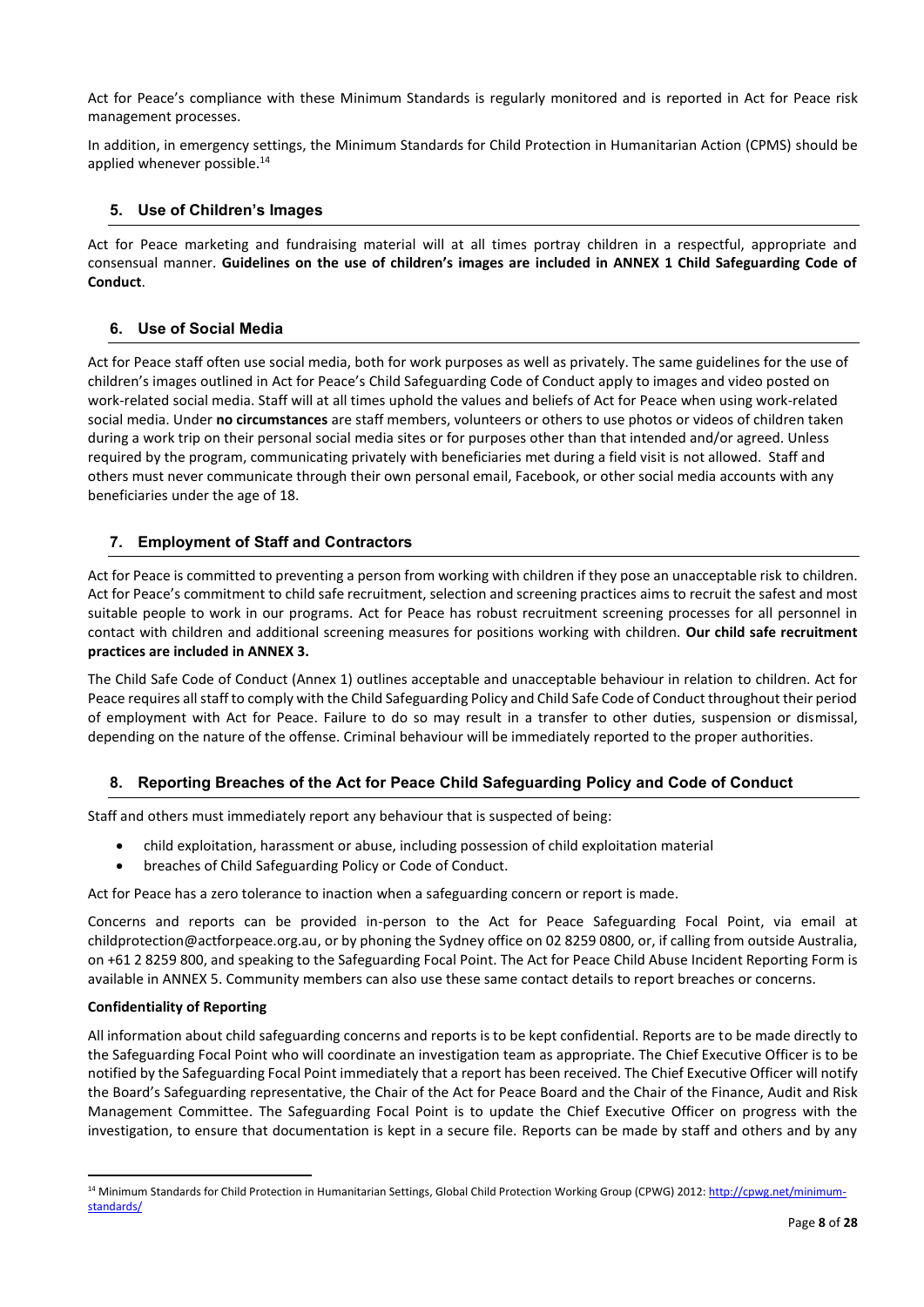external party. If the safeguarding concern is regarding one of the nominated individuals listed to be notified, they will be excluded from the chain of reporting and investigation team.

#### **The Act for Peace Safeguarding Focal Point must immediately (same working day) report to DFAT any behaviour that is suspected of being child exploitation or abuse or policy non-compliance by:**

- Act for Peace personnel (staff and others) or for an Act for Peace partner funded by DFAT, including subcontractors
- A DFAT staff member or employee of another Commonwealth Government Agency
- Any Australian citizen, Australian permanent resident or Australian company.

If an Act for Peace staff member is unsure whether a concern or allegation amounts to child exploitation or abuse or a breach of policy/code of conduct, they must contact the Act for Peace Safeguarding Focal Point for confidential advice and further information by sending an email to [childprotection@actforpeace.org.au,](mailto:childprotection@actforpeace.org.au) or by phoning the Sydney office on **02 8259 0800**, or, if calling from outside Australia, on **+61 2 8259 800**, and speaking to the **Safeguarding Focal Point**.

If the Act for Peace Safeguarding Focal Point is unsure whether an allegation should be reported to DFAT, rather than drawing their own conclusion, the Act for Peace Safeguarding Focal Point will contact the DFAT Conduct and Ethics Unit at the following email address:

#### **Email:** childwelfare@dfat.gov.au

Queries regarding application of the DFAT Child Protection Policy will be directed to the DFAT Child Protection Compliance Section on **Telephone:** +61 2 6178 5100.

#### **As a recipient of Australian foreign aid, Act for Peace is bound by a 'header' agreement signed with AusAID (now DFAT) dated 19 June 2006. This means that in addition to its own child safeguarding policy and procedures, Act for Peace is also bound to abide by the DFAT Child Protection Policy.<sup>15</sup>**

While noting that any investigation needs to be conducted thoroughly, in such a way as to best address risk, and in consultation with DFAT, all efforts should be made to complete investigations **within 60 days** in order that a final report to DFAT may be promptly submitted.<sup>16</sup> Any actions necessary to meet the protection needs or the mental and physical health **needs of the child MUST be taken at the same time that any reporting and/or follow-up investigation is taking place.**

If an Act for Peace staff member is requested not to take any further action by the person making the allegation, for instance out of fear for the security of the child, the Act for Peace staff member must advise the requesting person that they are still obliged to notify Act for Peace Safeguarding Focal Point and will pass on the protection concern. If the allegation is reportable to DFAT under the DFAT policy, the Act for Peace Safeguarding Focal Point must still notify DFAT acknowledging the security concern.

Having provided initial, immediate notification to DFAT, Act for Peace's Safeguarding Focal Point must seek to ensure that any missing details are obtained and then provided to DFAT within 14 days.

If the incident occurred in Australia and constitutes illegal activity or if a child is in danger, immediately notify the Police and other relevant authorities such as the Department of Community Services. Contact details will vary based on the location of the incident but the New South Wales police can be contacted o[n https://www.police.nsw.gov.au/contact\\_us.](https://www.police.nsw.gov.au/contact_us) Further guidance is to be sought from the Police on other agencies to contact.

If the incident occurred outside Australia and constitutes criminal behaviour, contact Australian Federal Police if it concerns an Australian citizen.

In certain circumstances there may be an obligation to disclose to other relevant donors (In addition to DFAT).

Delegation schedule: If the Act for Peace Safeguarding Focal Point is on leave or otherwise un-contactable, the Partnerships and Programs Safeguarding Representative, or, if unavailable, the Act for Peace Chief Executive Officer, will be the acting Act for Peace Safeguarding Focal Point.

<sup>15</sup> <http://dfat.gov.au/about-us/publications/Pages/child-protection-policy.aspx>

<sup>&</sup>lt;sup>16</sup> External agencies should be contacted for technical support in conducting an internal workplace investigation on a child safeguarding matter. One such agency, which has been used in the past, is *Wise Workplace Investigations* [www.wiseworkplace.com.au.](http://www.wiseworkplace.com.au/) Partner agencies overseas should be supported to locate and contact agencies working in their area who may be able to assist with a confidential workplace investigation.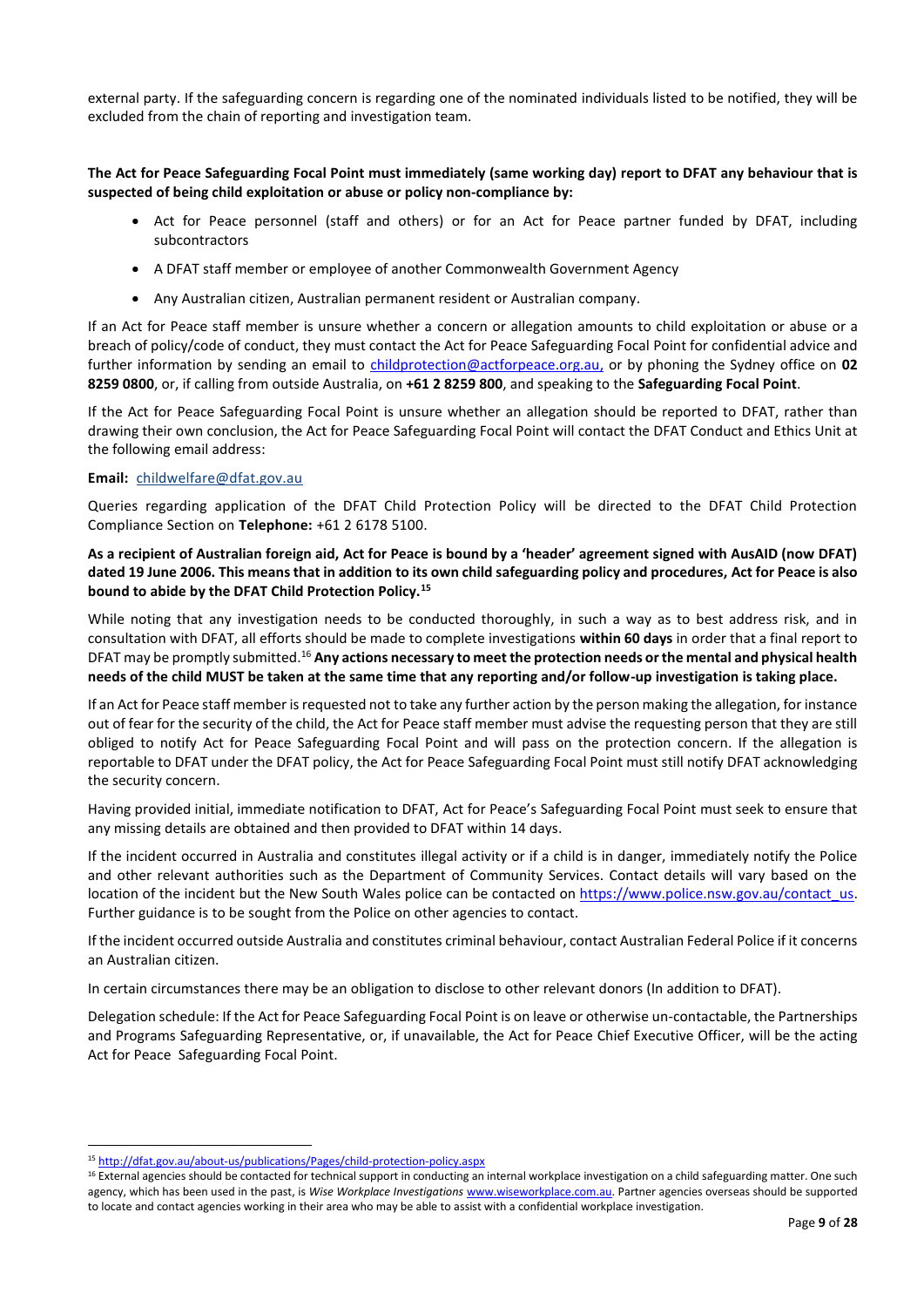## <span id="page-9-0"></span>**9. Educating the Organisation**

Act for Peace is committed to providing child safeguarding training for all staff and others. The child safeguarding policy is included in the orientation procedures for all new staff. All staff attend regular Child Safeguarding training sessions. The Head of Operations, Safeguarding Focal Point, Partnerships and Programs Safeguarding Representative, Marketing and Communications Safeguarding Representative, Policy and Program staff and Marketing staff responsible for use of images and social media will be encouraged to attend training on child safeguarding policies and practices provided by recognised external agencies.

The policy will be made available to all staff and others and will be incorporated into Act for Peace's Policy Manual, Operations Manual and Quality and Accountability Monitoring Matrix.

All staff and others will sign and acknowledge understanding of the Child Safeguarding Policy and Code of Conduct as a requirement of recruitment/engagement.

#### <span id="page-9-1"></span>**10. Reviewing the Child Safeguarding Policy**

Act for Peace's Child Safeguarding Policy will be reviewed every three years or earlier if required by changes occurring in the NCCA, Act for Peace, DFAT, ACFID or ACT Alliance policies and regulations, State or National Legislation or international law. The Act for Peace Safeguarding Focal Point will manage the review of the Child Safeguarding Policy in consultation with staff and Senior Management. The policy will be accessible on our website at all times.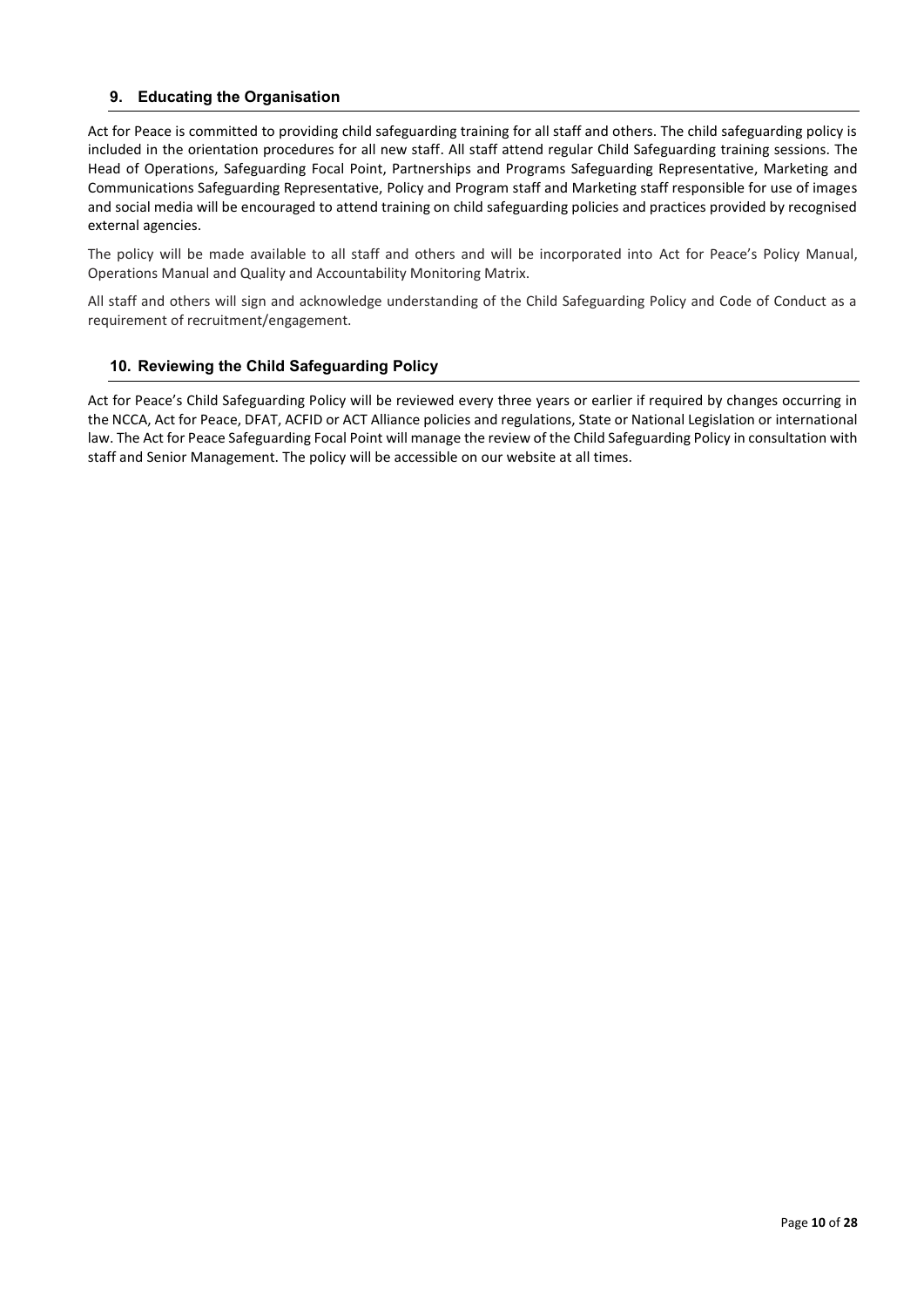- <span id="page-10-0"></span>1. ACT Alliance Policies and Procedures[: http://actalliance.org/about/standards-and-policies/](http://actalliance.org/about/standards-and-policies/)
- 2. ACT Alliance Child Safeguarding Policy, 2015:<http://actalliance.org/documents/992/>
- 3. ACT Alliance Code of Conduct for the prevention of misconduct, including corruption, fraud, exploitation and abuse, including sexual; and to ensure child safeguarding 2016: [http://actalliance.org/documents/act-alliance-code-of](http://actalliance.org/documents/act-alliance-code-of-conduct/)[conduct/](http://actalliance.org/documents/act-alliance-code-of-conduct/)
- 4. DFAT Child Protection Policy 2017 and DFAT Child Protection Guidance Notes: [http://dfat.gov.au/about](http://dfat.gov.au/about-us/publications/Pages/child-protection-policy.aspx)[us/publications/Pages/child-protection-policy.aspx](http://dfat.gov.au/about-us/publications/Pages/child-protection-policy.aspx)
- 5. United Nations Convention on the Rights of the Child:<https://www.unicef.org/crc/>
- 6. Minimum Standards for Child Protection in Humanitarian Action. Child Protection Working Group (2012): [https://acfid.asn.au/sites/site.acfid/files/resource\\_document/CP-Minimum-Standards.pdf](https://acfid.asn.au/sites/site.acfid/files/resource_document/CP-Minimum-Standards.pdf)
- 7. World Council of Churches Child Protection Resources (summary table with links to external resources): [https://www.oikoumene.org/en/resources/documents/wcc-programmes/public-witness/rights-of](https://www.oikoumene.org/en/resources/documents/wcc-programmes/public-witness/rights-of-children/documents-on-childrens-rights)[children/documents-on-childrens-rights](https://www.oikoumene.org/en/resources/documents/wcc-programmes/public-witness/rights-of-children/documents-on-childrens-rights)
- 8. ECPAT Internationa[l http://www.ecpat.org/](http://www.ecpat.org/)
- 9. IASC Child Protection Thematic area guide for : Integrating gender-based violence interventions in Humanitarian Action: [http://gbvguidelines.org/wp-content/uploads/2015/09/TAG-child-protection-08\\_26\\_2015.pdf](http://gbvguidelines.org/wp-content/uploads/2015/09/TAG-child-protection-08_26_2015.pdf)
- 10. Keeping Children Safe A toolkit for child protection[: http://resourcecentre.savethechildren.se/library/keeping](http://resourcecentre.savethechildren.se/library/keeping-children-safe-toolkit-child-protection)[children-safe-toolkit-child-protection](http://resourcecentre.savethechildren.se/library/keeping-children-safe-toolkit-child-protection)
- 11. Setting the standard A common approach to Child Protection for international NGOs: <https://resourcecentre.savethechildren.net/sites/default/files/documents/1603.pdf>
- 12. United Nations World Report on Violence Against Children: [www.unviolencestudy.org](http://www.unviolencestudy.org/)
- 13. ACFID Guidelines for development of a child protection policy: [https://acfid.asn.au/sites/site.acfid/files/resource\\_document/Guidelines-for-the-development-of-a-child](https://acfid.asn.au/sites/site.acfid/files/resource_document/Guidelines-for-the-development-of-a-child-protection-policy.pdf)[protection-policy.pdf](https://acfid.asn.au/sites/site.acfid/files/resource_document/Guidelines-for-the-development-of-a-child-protection-policy.pdf)
- 14. [The Crimes \(Child Sex Tourism\) Amendment Act \(1994\)](https://www.comlaw.gov.au/Details/C2004A04778)
- 15. Keeping Children Safe Online: [https://acfid.asn.au/sites/site.acfid/files/resource\\_document/KCS\\_Online\\_Guidance\\_2014.pdf](https://acfid.asn.au/sites/site.acfid/files/resource_document/KCS_Online_Guidance_2014.pdf)
- 16. UNICEF, Child Protection in the Digital Age: National responses to online child sexual abuse and exploitation in ASEAN Member States (2016): [https://www.unicef.org/eapro/Child\\_Protection\\_in\\_the\\_Digital\\_Age.pdf](https://www.unicef.org/eapro/Child_Protection_in_the_Digital_Age.pdf)
- 17. UN Convention on the Rights of the Child In Child Friendly Language: [Poster](https://www.unicef.org/rightsite/files/uncrcchilldfriendlylanguage.pdf) an[d brochure](https://www.unicef.org/magic/media/documents/what_rights_flyer_english.pdf)
- 18. IAWGCP, [Children's Participation in Decision Making:](https://acfid.asn.au/sites/site.acfid/files/resource_document/children_decision_making.pdf) Why do it, when to do it, how to do it (2007)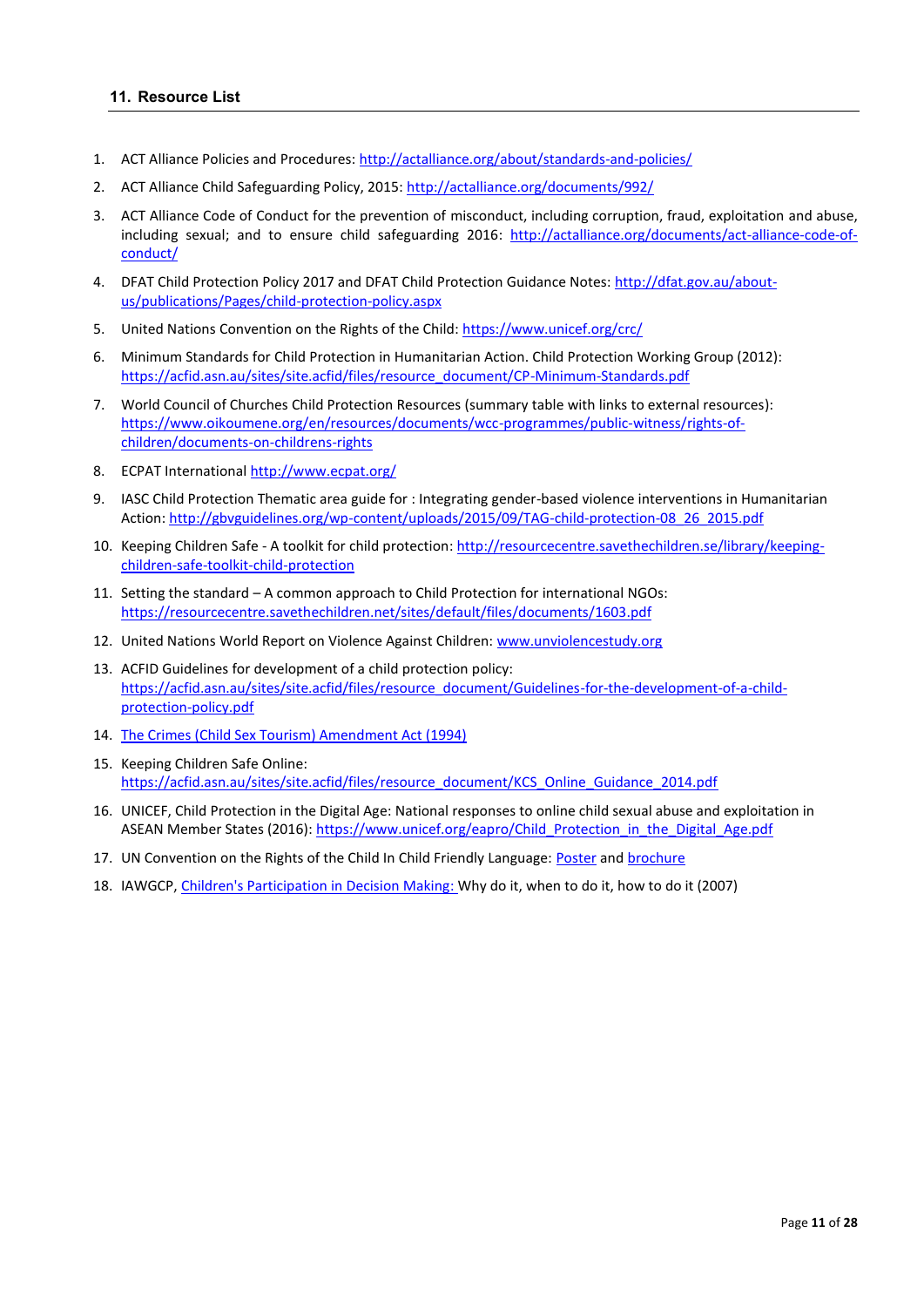## <span id="page-11-0"></span>**Annex 1. Act for Peace Child-Safe Code of Conduct**

#### *Note: This Code of Conduct is to be read in conjunction with Act for Peace Child Safeguarding Policy*

Staff, volunteers, contractors and others representing or visiting Act for Peace projects are responsible for maintaining a professional role with children, which means establishing and maintaining clear professional boundaries that serve to protect everyone from misunderstandings or a violation of the professional relationship. This Safeguarding Code of Conduct sets out the behaviour which Act for Peace expects from all people associated with or representing it and should be read in conjunction with the Act for Peace Code of Conduct<sup>17</sup>.

Act for Peace condemns all forms of child abuse, discrimination and sexual exploitation, and is committed to creating and maintaining a child-safe environment. Child abuse occurs when adults or other children hurt children or young people under the age of 18, either physically, emotionally, sexually, through neglect, or in some other way.

*I, \_\_\_\_\_\_\_\_\_\_\_\_\_\_\_\_\_\_\_\_\_\_\_\_\_\_\_\_\_\_\_\_\_\_\_\_, acknowledge that I have read and understand Act for Peace's Child Safeguarding Policy, and agree that in the course of my association with Act for Peace,* 

#### **I WILL:**

- Conduct myself in a manner that is consistent with the values of Act for Peace.
- Treat all children and young people with respect, regardless of race, colour, sex, language, religion, political or other opinion, national, ethnic or social origin, property, disability, birth or other status
- Provide a welcoming, inclusive and safe environment for all children, young people, parents, staff and volunteers.
- Keep confidential all information that I am a party to regarding child protection cases, disclosing and discussing information only with the Head of Operations, the Safeguarding Focal Point or other parties as designated by them and/or according to reporting procedures.
- Respect cultural differences.
- Encourage open communication between all children, young people, parents, staff and volunteers, and allow children and young people to participate in the decisions that affect them.
- Report any concerns of child abuse in accordance with Act for Peace reporting procedures.
- Be transparent in my actions and whereabouts.
- Take responsibility for ensuring I am accountable and do not place myself in positions where there is a risk of allegations being made. Wherever possible, I will ensure that another adult is present when I am working in the proximity of children. I will discuss other measures as necessary with the Act for Peace Safeguarding Focal Point.
- Self-assess my behaviour, actions, language and relationships with children.
- Report any concerns or suspicions regarding abuse by a fellow worker, volunteer, contractor, consultant, visitor, or partner personnel via Act for Peace child safeguarding incident reporting mechanisms.
- Comply with all relevant Australian and local legislation, including labour laws in relation to child labour
- Immediately disclose all charges, convictions and other outcomes of an offence that relates to child exploitation and abuse, including those under traditional law, which occurred before or occurs during association with
- Immediately report concerns or allegations of children exploitation and abuse and policy non-compliance in accordance with appropriate procedures

#### **I WILL NOT:**

- Engage in behaviour that is intended to shame, humiliate, belittle or degrade children.
- Use inappropriate, offensive, harassing, abusive, sexually provocative, demeaning, culturally inappropriate or discriminatory language when speaking with a child or young person.
- Invite unaccompanied children into my home, unless they are at immediate risk of injury or in physical danger.
- Hit or physically assault children. This includes refraining from physical punishment or physical discipline of children.
- Develop sexual relationships with children or relationships with children that may be deemed exploitative or abusive.
- Engage in any form of sexual activity or acts, including paying for sexual services or acts, with any child under the age of 18.
- Behave provocatively or inappropriately with a child. Hold, kiss, cuddle or touch a child in an inappropriate, unnecessary or culturally insensitive way.

<sup>&</sup>lt;sup>17</sup> Act for Peace Code of Conduct including prevention of sexual exploitation and abuse, all forms of harassment, fraud and corruption, security breaches, unethical business practices and other abuses of power.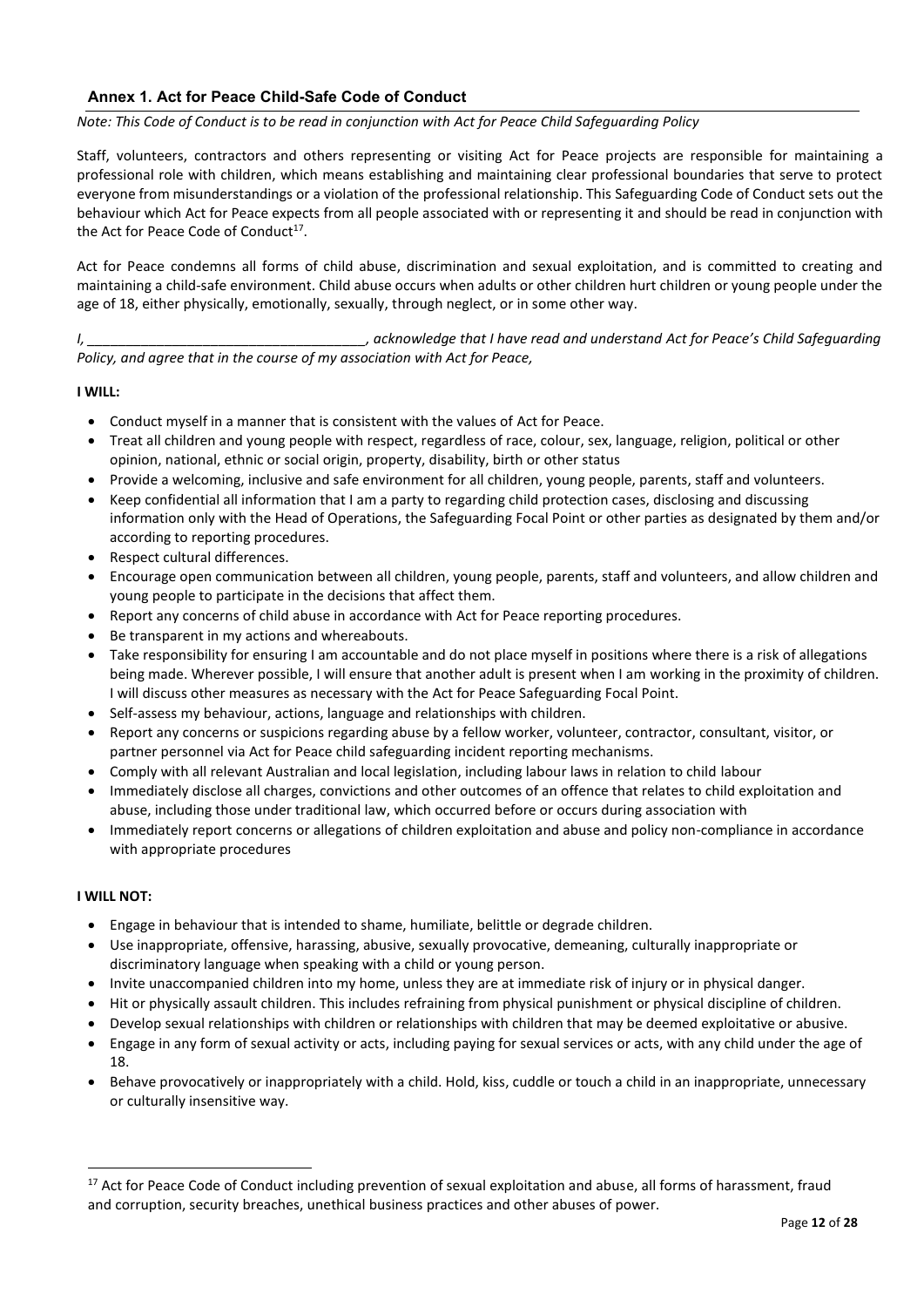- Do things of a personal nature that a child can do for him/herself, such as assistance with toileting or changing clothes. If this is necessary, for example for a child with a disability, I will inform my supervisor first and be as open as possible in my behaviour.
- Sleep close to unsupervised children unless absolutely necessary, in which case I must obtain my supervisor's permission, and ensure that another adult is present if possible.
- Seek to make contact and or spend time with any child that I come into contact with in my role as a representative of Act for Peace outside of the designated times and activities set for performing my role as a representative of Act for Peace\*. This includes not making contact by email or social media. I will not seek to connect with or "friend" any children I meet in the field on my personal social media account, including Facebook or any other social media platform.
- Show favouritism through the provision of gifts or inappropriate attention.
- Supply or provide anyone under 18 with alcohol or illegal drugs.
- Condone or participate in behaviour of children that is illegal, unsafe or abusive.
- Act in a way that shows unfair and differential treatment of children.
- Release or discuss any personal or confidential information about suspected or proven child abuse or protection cases other than with the Chief Operation Officer, the Safeguarding Focal Point or the Chief Executive Officer of Act for Peace and other parties as designated by them and according to reporting procedures.
- Use any computer, mobile phone, or video and digital camera to exploit or harass children. I will not access child exploitation material (including child pornography) through any medium (see also 'Use of Children's Images' below)
- Hire children to perform domestic labour or other labour which is inappropriate given their age or developmental stage, which interferes with their time available for education and recreational activities, or which places them at significant risk of injury.

## **Use of Children's Images**

*When photographing or filming a child for work purposes, I must:* 

- Not post photos taken of children during a field visit on any of my personal social media sites (Facebook, Twitter, Instagram, blog, website, etc.)
- Assess and endeavour to comply with local traditions or restrictions for reproducing personal images before filming or photographing a child.
- Obtain informed consent from the child and parent or guardian before taking a child's photography or filming them. As part of this I must explain how and where the photograph or film will be used and for what purpose. I will use the Record of Informed Consent For Use of Images Form, found in the Act for Peace Guidelines for the Collection, Storage and Use of Images which is saved in the same SharePoint folder as the Operations Manual, to record all details of the image taken. If culturally appropriate, I will ask the parent to sign the Consent Form, otherwise I will ask for verbal consent and then sign the form myself. This form will be kept on file at the Act for Peace office as important evidence that consent has been sought and given.
- Ensure photographs or films present children in a dignified and respectful manner and not in a vulnerable or submissive manner. Children should be adequately clothed and not in poses that could be seen as sexually suggestive.
- Ensure images are honest representations of the context and the facts.
- Ensure children are portrayed as part of their community.
- Ensure file images, file labels, meta data or text descriptions, do not reveal identifying information about a child when sending images electronically.
- Ensure there is no identifying information of the child used in the publication of images with their location<sup>18</sup>. I will ensure all recorded identifying details are stored confidentially.
- Ensure all photographers I am supervising are screened for their suitability, including police checks.

- when a child initiates contact with a reporter, wanting to exercise their right to freedom of expression and their right to have their opinion heard;
- when a child is part of a sustained program of activism or social mobilization (eg Ration Challenge) and wants to be identified as such;
- when a child is engaged in a psychosocial program and claiming their name and identity is part of their healthy development.

However, when the child's identity is used, they must still be protected against harm and supported in the event of any stigmatisation or reprisals. The decision to publish an image with a child's real name will always be documented.

<sup>&</sup>lt;sup>18</sup> In certain cases, using a child's name when their image and/or story is published is in the child's best interests, rather than the standard practice of changing a child's name when an image is published. For example: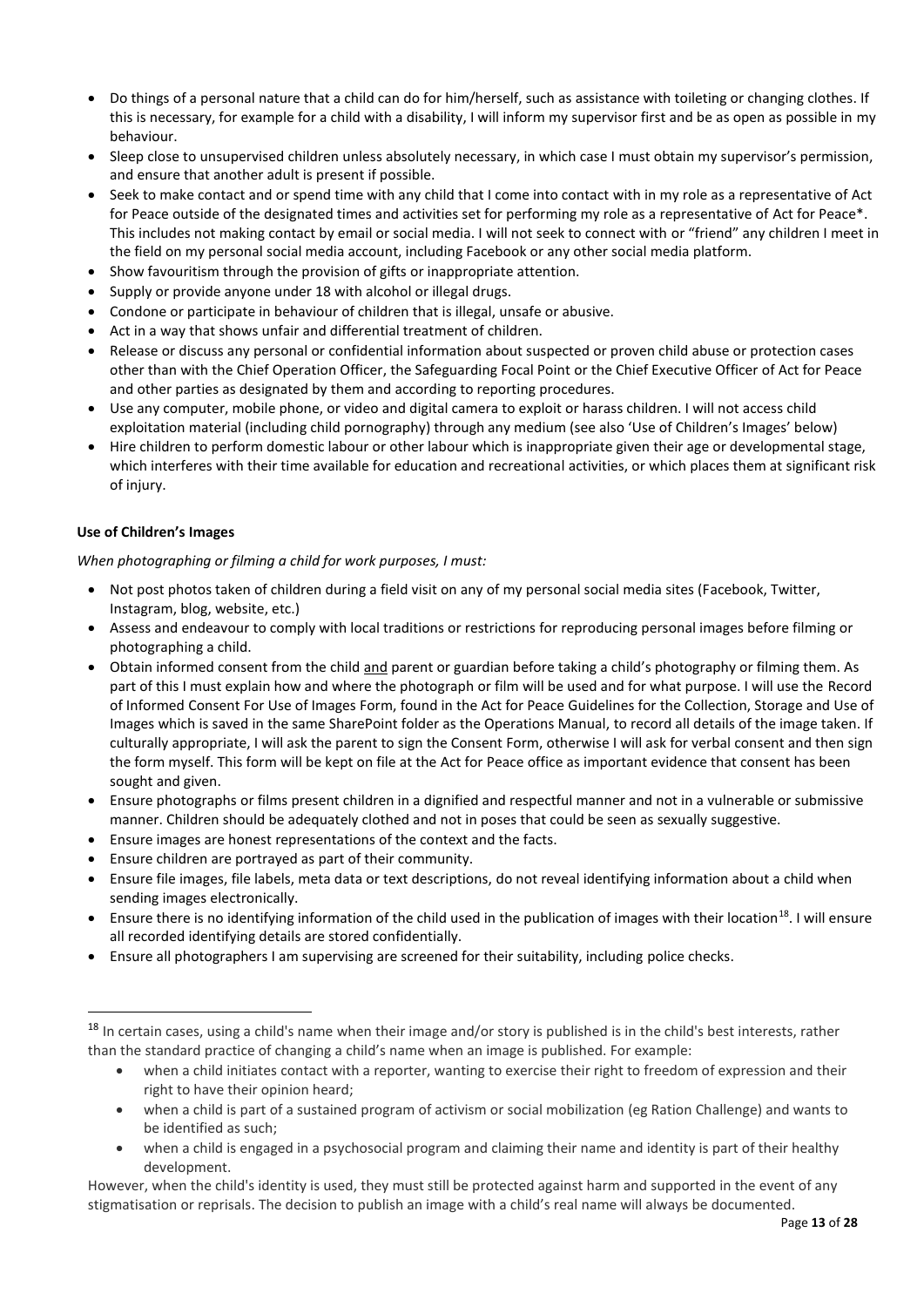• Ensure a risk assessment is conducted before live streaming, expectations of privacy are considered and the same principles outlined above are applied.

These behaviours are not intended to interfere with normal family interactions.

I understand that the onus is on me, as a person engaged or associated with Act for Peace, to use common sense and avoid actions or behaviours that could be construed as child abuse when engaging in Act for Peace activities or visiting Act for Peace projects.

I have read the Act for Peace Child Safeguarding Policy and Code of Conduct. I am aware that Act for Peace expects me to uphold at all times the standards of behaviour described in the Code of Conduct above. I also understand that disciplinary measures and legal steps will be taken if I am found to be in breach of the Code of Conduct. I understand that in making this report, Act for Peace may have to inform other authorities, in a confidential manner and only if necessary for the safety of the child, the staff member, or the agency, or to meet obligations to DFAT or under Australian law.

## **Name of signatory:**

Signature: Date \_\_\_\_\_ / \_\_\_\_\_ / \_\_\_\_\_\_

## **Name of Witness:**

Signature: Date \_\_\_\_\_\_ / \_\_\_\_\_ D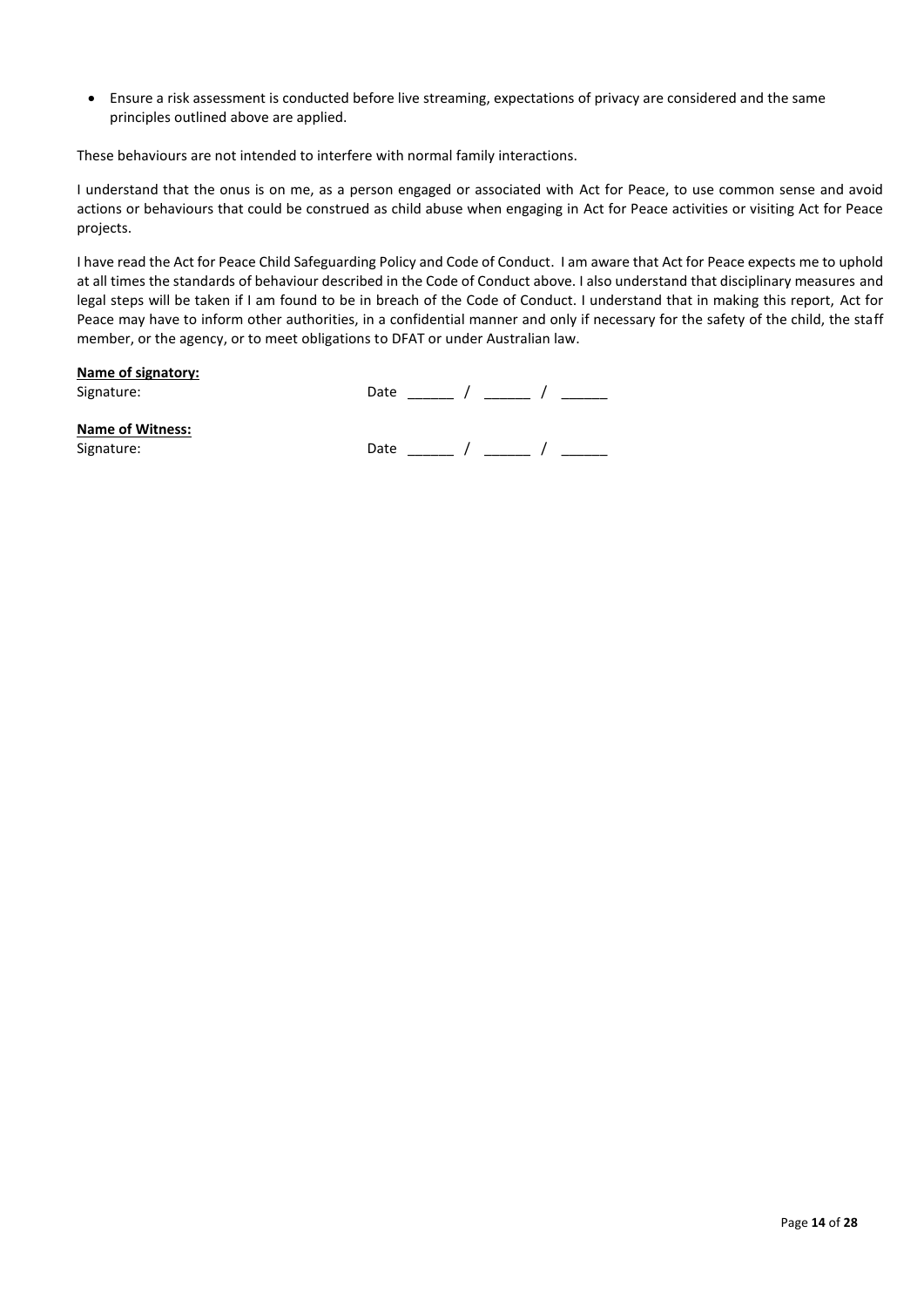<span id="page-14-0"></span>

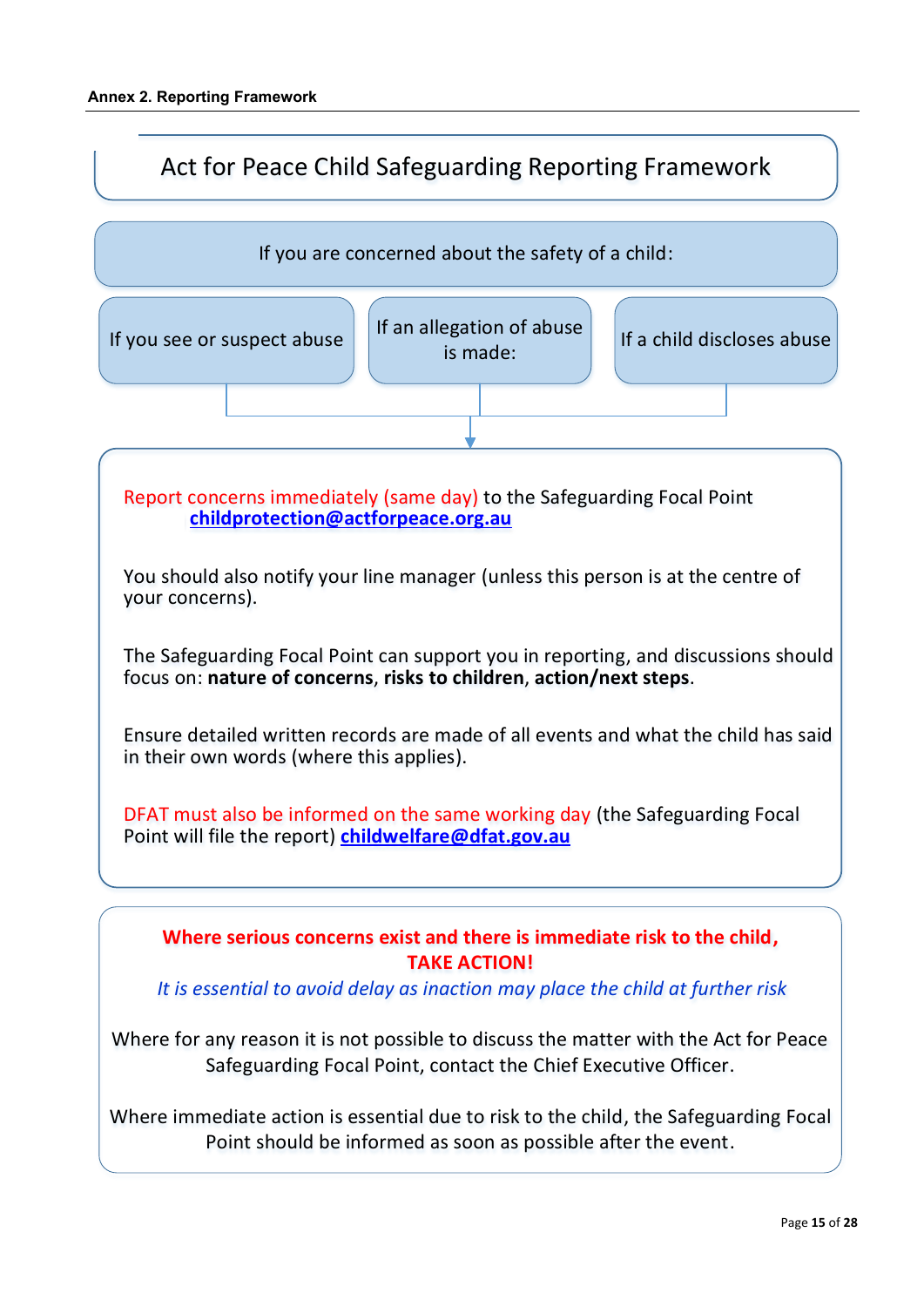#### **Annex 3. Safeguarding and Child-Safe Recruitment Practices**

Act for Peace engages the safeguarding and child safe recruitment procedures outlined below, which are further detailed in the Operations Manual.

#### **In position descriptions and advertisements:**

- Position descriptions are provided for all staff and others engaged to work for Act for Peace which describe key selection criteria and outline tasks and accountabilities, including PSEAH responsibilities/obligations.
- All positions, including where the duties of an existing positon are changed, are assessed<sup>19</sup> for level of contact with children and level of risk in relation to contact with children. Subsequent actions will then be required accordingly. Positions can be assessed as:
	- o No impact on/no contact with children
	- o Impact on/contact with children
	- o Working with children.
- The PSEAH Minimum Standards (see PSEAH Policy) are applied commensurate with the level of risk identified.
- Our child safe commitment and commitment to PSEAH is promoted on our website and in all job advertisements.
- Our website link to the child safeguarding policy and PSEAH policy is provided to all job applicants.
- Applicants will be requested to disclose whether they have been charged with child exploitation offences and/or other sexual exploitation, abuse or harassment offences in Australia or overseas in the application process. This will be documented.

#### <span id="page-15-0"></span>**In interviews and referee checks:**

- Interviews are conducted for all positions, ideally in-person, but skype video interviews may be necessary in the international context.
- In all interviews: behavioural-based questions are included, asking for examples of the candidate's past behaviour and experiences.
	- $\circ$  In positions assessed as working with children, the panel will also explore the candidate's motivations for and experience in working with children, including valuebased and scenario-based questions seeking information about the candidate's attitudes to children, professional boundaries, accountability, team work, how they have responded to ethical dilemmas and past behaviours and responses to certain situations. This includes existing staff within the organisation, who are applying internally, as well as staff and consultants recommended by other organisations. Examples of child safe behaviour-based interview questions are provided in the Act for Peace Operations Manual.
- A minimum of two verbal reference checks are required for all preferred candidates, including short and long term positions, volunteers, interns and consultants representing Act for Peace. The candidate's most recent employer/supervisor must be one of these referees. Act for Peace will verify the identity of the referee and make direct contact with each of these referees. Written references will not be accepted. Act for Peace reserves the right to request additional references. Unless the position is assessed as no impact on/no contact with children, the reference check will include a child safeguarding question. Unless the position is assessed as low/med risk of SEAH, the verbal reference check will include a screening question for SEAH.

 $19$  The Safeguarding Focal Point is to assess all new position descriptions, and will provide training or other support to managers altering existing position descriptions.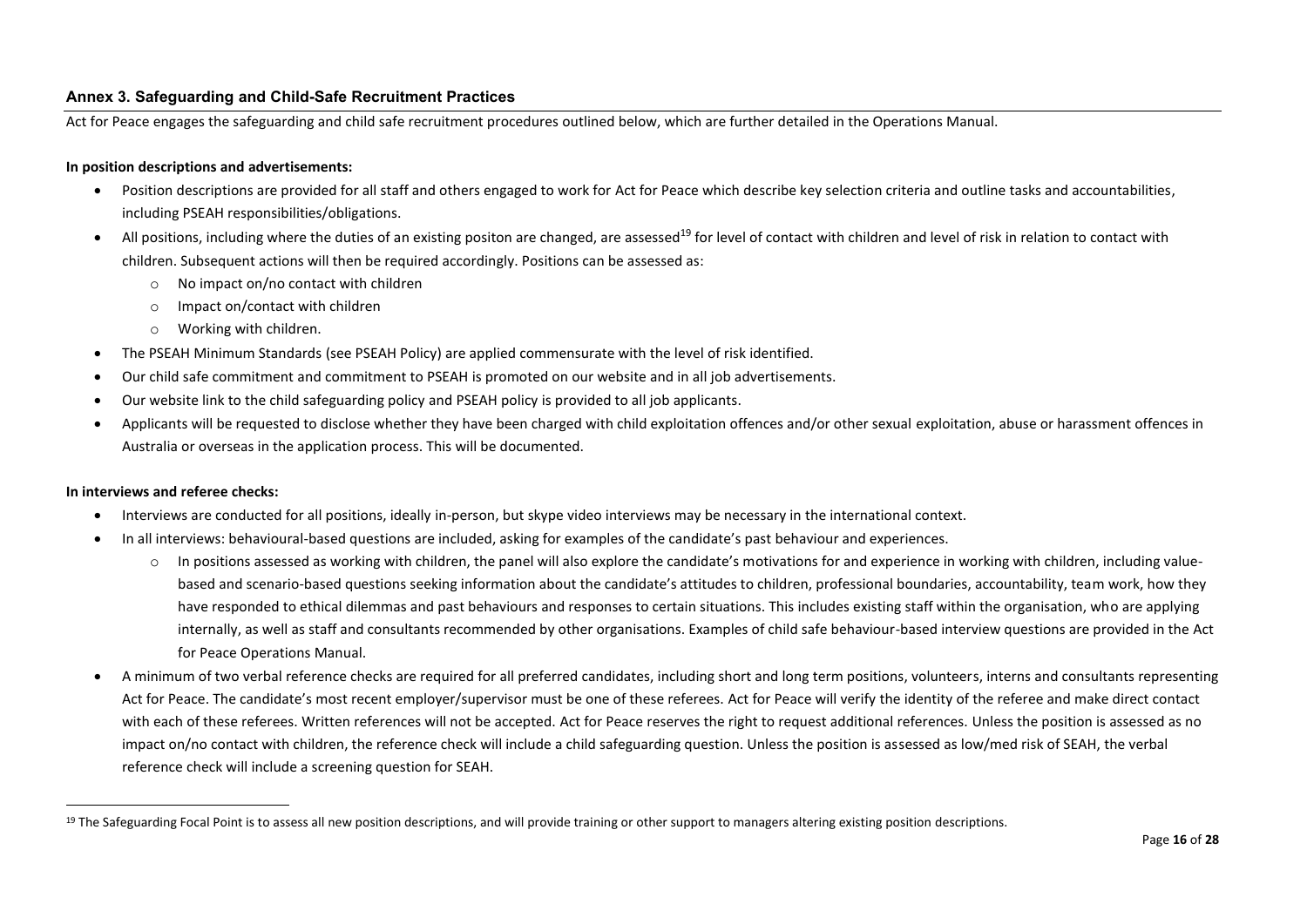#### **In contracts:**

- All positions include a probationary period (depending on the length of the contract).
- Act for Peace reserve the right to refuse employment to or terminate any person's employment if they may pose a risk to children or adults. All employment contracts, including for consultants, must contain provisions for disciplinary action up to and including dismissal for any person who breaches the Child Safeguarding Policy and Child Safe Code of Conduct, or the PSEAH Policy and Act for Peace Code of Conduct.

#### **Upon accepting a job offer:**

- Before engagement, all staff and others unless in positions assessed as having no impact on/no contact with children or low/med risk of PSEAH, must provide an Australian Federal Police Check or a relevant criminal history check (this may depend on the country or countries of most recent residence)<sup>20</sup>.
- All staff and others must sign Act for Peace's Code of Conduct and Child Safeguarding Code of Conduct to acknowledge they have read, fully understood, and agree to comply with, Act for Peace's PSEAH Policy and Child Safeguarding Code of Conduct.
- Staff and others in positions assessed as working with children, and who have worked in Australia, must provide a Working with Children Check or equivalent as allowed by legislation. Once engaged, all staff and others will receive an induction that includes PSEAH and Child Safeguarding orientation and attend regular Child Safeguarding and PSEAH training sessions.

#### **Act for Peace Schedule for confirming Compliance Requirements**

See Table 1, next page. Requirements are based on:

- 1. Legislative requirements
- 2. NCCA/Act for Peace policy requirements
- 3. An assessment of level of contact with children and level of risk in relation to contact with children
- 4. As assessment of level or risk of SEAH.

Note: Working With Children Checks and National Police Checks to be updated every 5 years.

<sup>&</sup>lt;sup>20</sup> Checks must be conducted for each country in which the individual has lived for 12 months or longer over the last 5 years, and for the individual's countries of citizenship.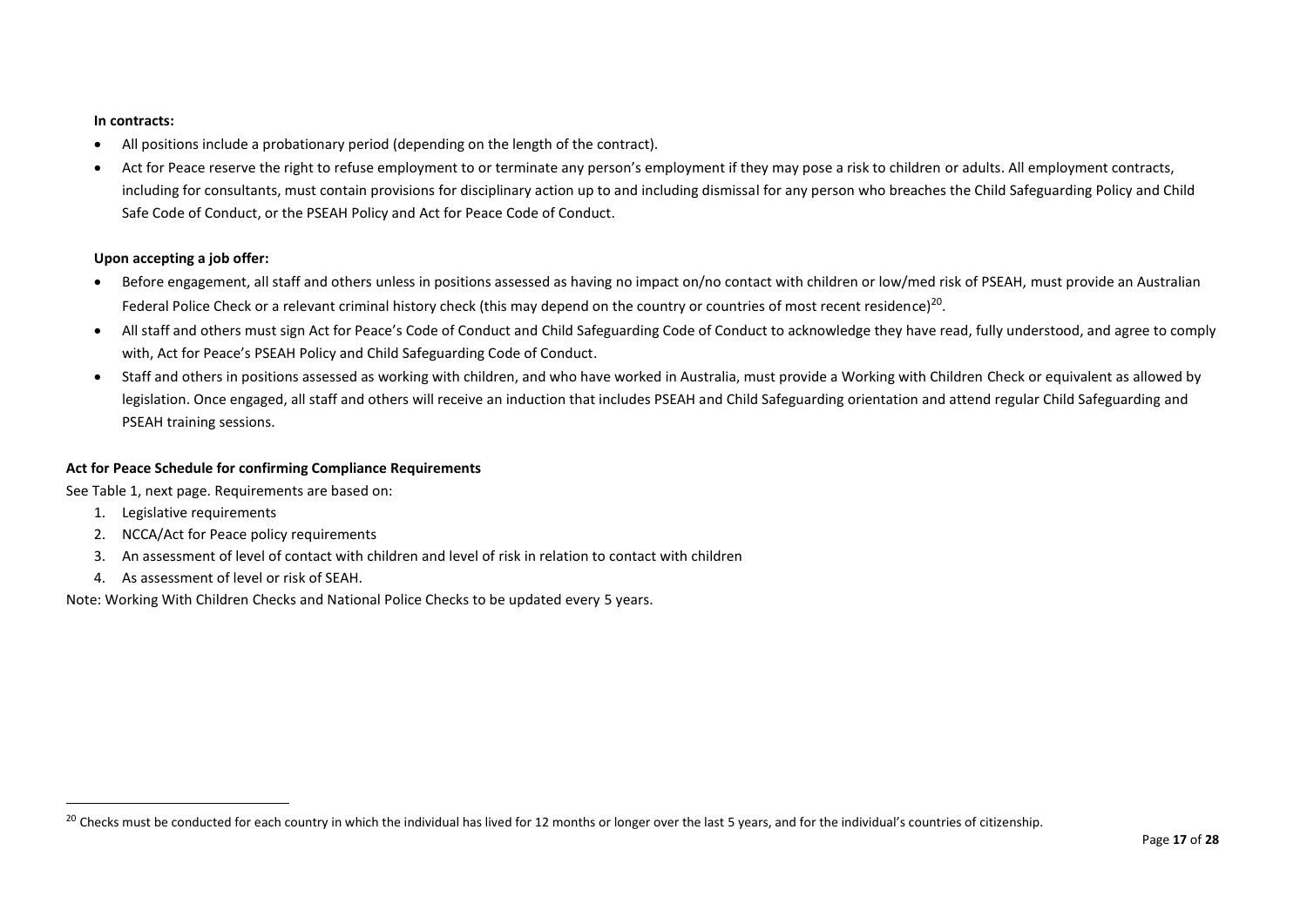Table 1: Act for Peace Schedule for confirming Compliance Requirements

|                                                                       | <b>Directors</b> | <b>Permanent Staff (full</b><br>time and part time)                                                                                                                                                                                                                                                                | <b>Casual Staff</b>                                                                                                                                                                                                                                                                                             | <b>Volunteers, including interns</b>                                                                                                                                                                                                                                                                | <b>Consultants/Contractors</b>                                                                                                                                                                                                                                                                                                                                                                                                                                                                                          | <b>Others</b> |
|-----------------------------------------------------------------------|------------------|--------------------------------------------------------------------------------------------------------------------------------------------------------------------------------------------------------------------------------------------------------------------------------------------------------------------|-----------------------------------------------------------------------------------------------------------------------------------------------------------------------------------------------------------------------------------------------------------------------------------------------------------------|-----------------------------------------------------------------------------------------------------------------------------------------------------------------------------------------------------------------------------------------------------------------------------------------------------|-------------------------------------------------------------------------------------------------------------------------------------------------------------------------------------------------------------------------------------------------------------------------------------------------------------------------------------------------------------------------------------------------------------------------------------------------------------------------------------------------------------------------|---------------|
| <b>Verbal Referee</b><br><b>Checks</b><br>conducted (at<br>$least$ 2) |                  | All                                                                                                                                                                                                                                                                                                                | All                                                                                                                                                                                                                                                                                                             | Those volunteering with Act<br>for Peace in a role assessed as<br>having contact with or<br>working with children. Those<br>in positions assessed as nil<br>contact with/nil impact on<br>children are exempt                                                                                       | All except those in positions<br>assessed as nil contact with/nil<br>impact on children                                                                                                                                                                                                                                                                                                                                                                                                                                 | <b>NA</b>     |
| <b>Contract</b><br><b>inclusions</b>                                  |                  | A commitment to<br>preventing a person<br>from working with<br>children if they pose<br>an unacceptable risk<br>to children.<br>Provisions for<br>disciplinary action up<br>to and including<br>dismissal for any<br>person who breaches<br>the Child<br>Safeguarding Policy<br>and Child Safe Code<br>of Conduct. | A commitment to<br>preventing a person<br>from working with<br>children if they pose an<br>unacceptable risk<br>to children.<br>Provisions for<br>disciplinary action up<br>to and including<br>dismissal for any<br>person who breaches<br>the Child Safeguarding<br>Policy and Child Safe<br>Code of Conduct. | A commitment to preventing<br>a person from working with<br>children if they pose an<br>unacceptable risk to children.<br>Provisions for disciplinary<br>action up to and including<br>dismissal for any person who<br>breaches the Child<br>Safeguarding Policy and Child<br>Safe Code of Conduct. | For those in positions assessed<br>as in contact with or working<br>with children, the contract must<br>include clauses ensuring the<br>contractor takes appropriate<br>measures to ensure child<br>safeguarding.<br>A commitment to preventing a<br>person from working with<br>children if they pose an<br>unacceptable risk to children.<br>Provisions for disciplinary<br>action up to and including<br>dismissal for any person who<br>breaches the Child Safeguarding<br>Policy and Child Safe Code of<br>Conduct |               |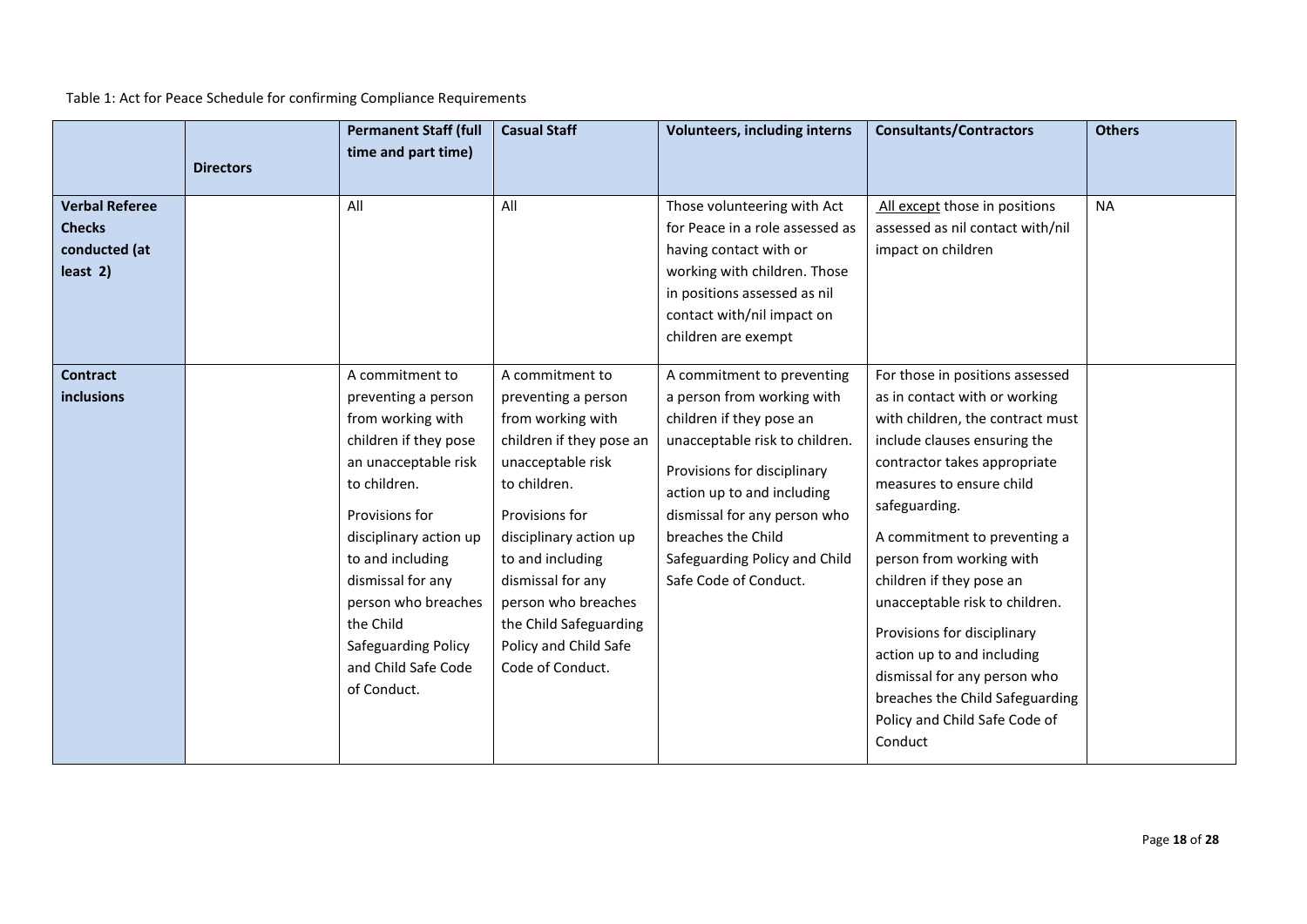| <b>Signed Act for</b><br><b>Peace Code of</b><br><b>Conduct</b>                       | All                                    | All                                                                  | All                                                                                                                                                                                            | Those volunteering with Act<br>for Peace for longer than a<br>week, or on a sporadic, long<br>term basis (regular volunteers<br>on the speaker's network,<br>interns, etc.)           | Those representing Act for<br>Peace (project evaluators, call<br>centre staff etc.)                                                                                                                                                                                                                                                            | All visiting projects                                                                                                                                                             |
|---------------------------------------------------------------------------------------|----------------------------------------|----------------------------------------------------------------------|------------------------------------------------------------------------------------------------------------------------------------------------------------------------------------------------|---------------------------------------------------------------------------------------------------------------------------------------------------------------------------------------|------------------------------------------------------------------------------------------------------------------------------------------------------------------------------------------------------------------------------------------------------------------------------------------------------------------------------------------------|-----------------------------------------------------------------------------------------------------------------------------------------------------------------------------------|
| <b>Signed Act for</b><br><b>Peace Child</b><br>Safeguarding<br><b>Code of Conduct</b> | All                                    | All                                                                  | All                                                                                                                                                                                            | All                                                                                                                                                                                   | All except those in positions<br>assessed as nil contact with/nil<br>impact on children                                                                                                                                                                                                                                                        | All except those in<br>positions assessed<br>as nil contact<br>with/nil impact on<br>children. <sup>21</sup>                                                                      |
| <b>National criminal</b><br>records check                                             | All                                    | All                                                                  | Those whose positions<br>is assessed as either<br>contact with or<br>working with children<br>to have for all<br>countries of citizenship<br>and countries of<br>residence for last 5<br>years | Those whose positions is<br>assessed as either contact<br>with or working with children<br>to have for all countries of<br>citizenship and countries of<br>residence for last 5 years | Those consulting with Act for<br>Peace in roles assessed as<br>contact with/impact on children<br>or as working with children to<br>have for all countries of<br>citizenship and countries of<br>residence for last 5 years<br>Only consultant/contractor<br>roles/tasks assessed as nil<br>contact with/nil impact on<br>children are exempt. | Those in positions<br>assessed as contact<br>with or working with<br>children to have for<br>all countries of<br>citizenship and<br>countries of<br>residence for last 5<br>years |
| <b>Working with</b><br><b>Children Check</b>                                          | Those whose position<br>is assessed as | Those whose position<br>is assessed as<br>'working with<br>children' | Those whose position<br>is assessed as 'working<br>with children'                                                                                                                              | Those whose position/task is<br>assessed as 'working with<br>children'                                                                                                                | Those whose position/task is<br>assessed as 'working with<br>children'                                                                                                                                                                                                                                                                         | Those whose<br>position/task is<br>assessed as 'working<br>with children'                                                                                                         |

<sup>&</sup>lt;sup>21</sup> Presentation of a signed version of their own agency's child safeguarding/protection Code of Conduct can be accepted.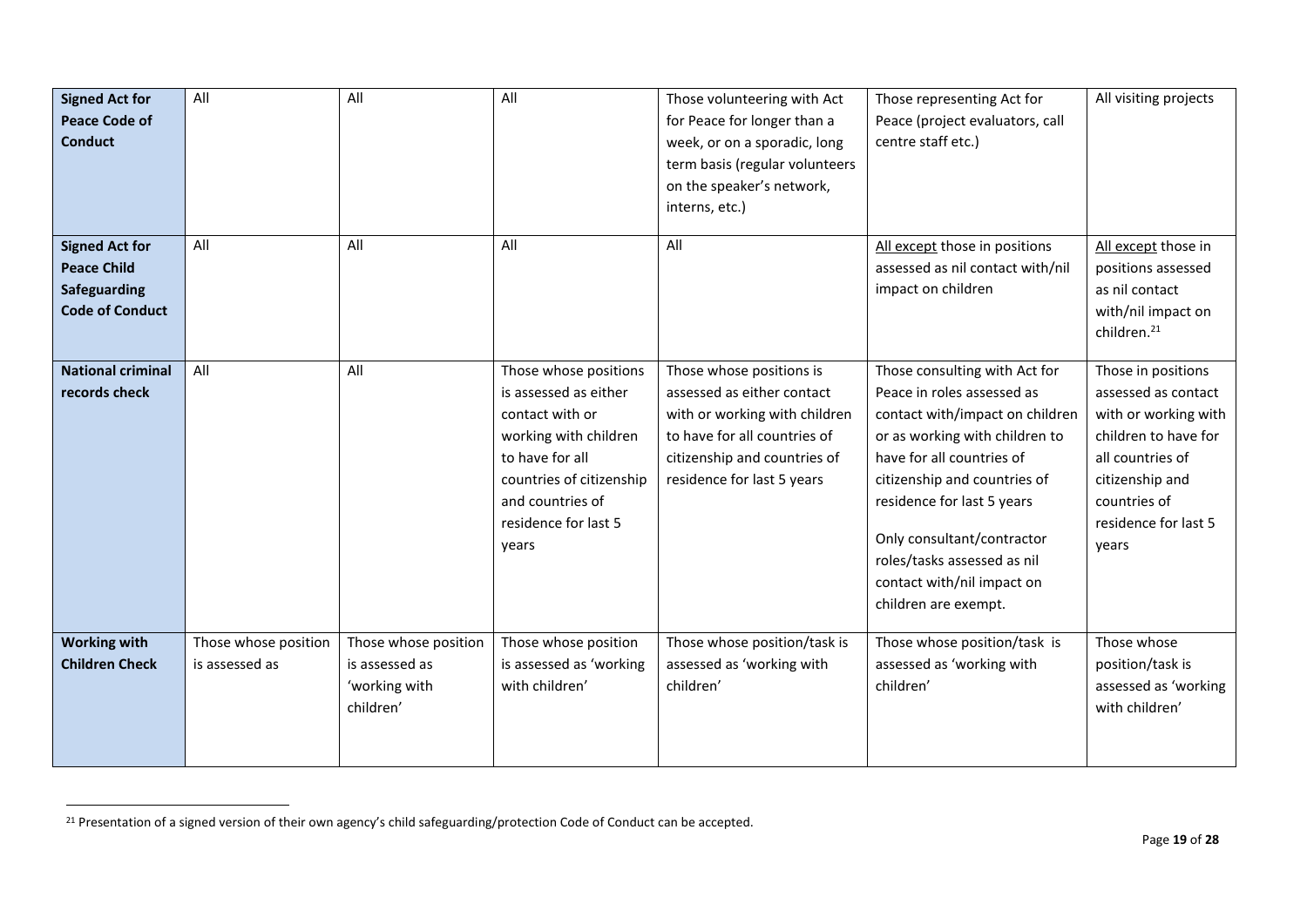|                                    | 'working with<br>children'22 |     |     |                                                                                                                      |                                                                                                                      |              |
|------------------------------------|------------------------------|-----|-----|----------------------------------------------------------------------------------------------------------------------|----------------------------------------------------------------------------------------------------------------------|--------------|
| Confidentiality<br>Agreement       | All                          | All | All | All requiring access to<br>information NCCA/Act for<br>Peace would regard as<br>confidential                         | All requiring access to<br>information NCCA/Act for<br>Peace would regard as<br>confidential                         | Not required |
| <b>Privacy</b><br><b>Agreement</b> | All                          | All | All | All obtaining access to<br>personal information stored<br>by, or to be gathered in the<br>name of NCCA/Act for Peace | All obtaining access to personal<br>information stored by, or to be<br>gathered in the name of<br>NCCA/Act for Peace | Not required |

<sup>&</sup>lt;sup>22</sup> In practice this will include all who will travel to Partners regardless of whether to work "in office" or in "field", and regardless of if this visit is part of usual role.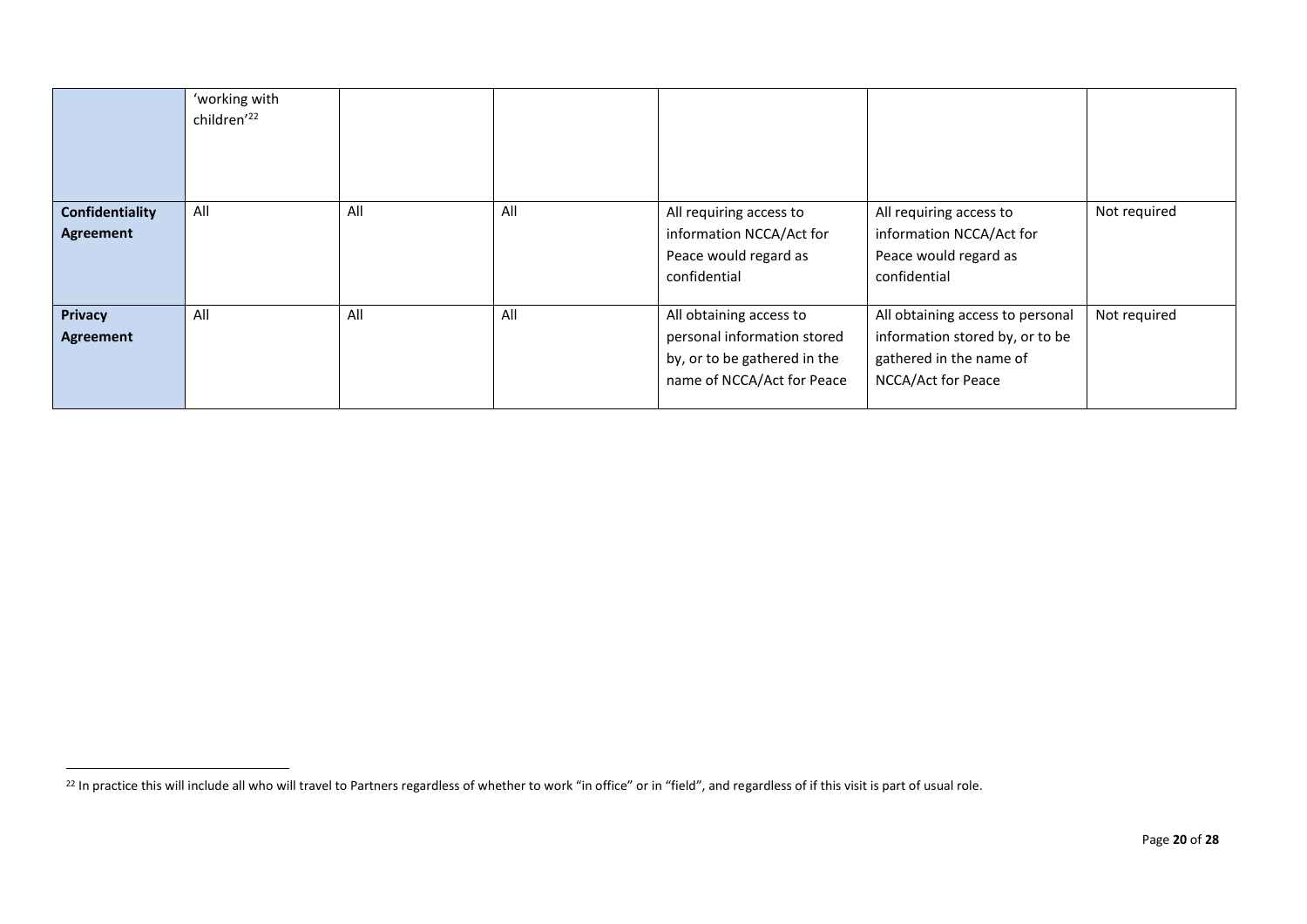## **Annex 4. Minimum Child Protection Standards (Attachment A in DFAT Child Protection Policy 2017)**

The Table in Annex 4 is a reference table from DFAT's Child Protection Policy 2017.

<span id="page-20-0"></span>

| <b>Requirement</b>                                                                             | <b>Minimum standard</b>                                                                                                                                                                                                                                                                                                                                                                             | Minimum standard - evidence                                                                                                                                                                                                                                                                                                                                                                                                                                     | Why is this required?                                                                                                                                                                                                                                                                                                                                                                                                                                           | What is the risk without it?                                                                                                                                                                                                                                                                                       |
|------------------------------------------------------------------------------------------------|-----------------------------------------------------------------------------------------------------------------------------------------------------------------------------------------------------------------------------------------------------------------------------------------------------------------------------------------------------------------------------------------------------|-----------------------------------------------------------------------------------------------------------------------------------------------------------------------------------------------------------------------------------------------------------------------------------------------------------------------------------------------------------------------------------------------------------------------------------------------------------------|-----------------------------------------------------------------------------------------------------------------------------------------------------------------------------------------------------------------------------------------------------------------------------------------------------------------------------------------------------------------------------------------------------------------------------------------------------------------|--------------------------------------------------------------------------------------------------------------------------------------------------------------------------------------------------------------------------------------------------------------------------------------------------------------------|
| <b>Having a Child</b><br>Protection<br><b>Policy and</b><br>reporting<br>procedure in<br>place | The organisation has a child<br>1.<br>protection policy that applies to all<br>personnel, partner's downstream<br>personnel and subcontractors that are<br>engaged by the organisation to perform<br>any part of a DFAT funded activity.<br>The managing partner must ensure the<br>downstream organisation or individual<br>subcontractor complies with the<br>minimum child protection standards. | Child protection policy in place<br>Personnel aware of the organisation's<br>child protection policy (e.g. through<br>internal communication and training)<br>Documented plan for ensuring<br>downstream DFAT funded partners<br>are meeting the minimum standards<br>Initial risk assessment of organisation<br>and activities to inform policy<br>development                                                                                                 | A child protection policy provides<br>clear guidance and demonstrates<br>how the organisation, across its<br>operations, will ensure that<br>children are protected from child<br>exploitation and abuse in the<br>delivery of DFAT administered/<br>funded programs.                                                                                                                                                                                           | An organisation is unaware of the<br>risks to children within their<br>organisation and the activities<br>they manage and/or implement.<br>Having a sub-contractor sign up to<br>a code of conduct as the only<br>control does not provide sufficient<br>contractual effect to address child<br>protection issues. |
|                                                                                                | 2.<br>The organisation's child<br>protection policy includes a documented<br>reporting procedure for child exploitation<br>and abuse allegations, code of conduct<br>and policy non-compliance, including<br>available sanctions for breaches.                                                                                                                                                      | Organisation's guidelines for<br>managing concerns or allegations of<br>child exploitation and abuse, and<br>policy non-compliance<br>Documentary evidence that personnel<br>can raise concerns about a child's<br>safety or well-being or unacceptable<br>behaviour by personnel<br>Documentary evidence outlining the<br>organisation's details of available<br>sanctions<br>Documentary evidence of externally<br>facing policy and reporting<br>information | An effective child protection policy<br>requires a report handling<br>procedure.<br>One of the biggest hurdles to<br>personnel reporting child<br>exploitation and abuse is that there<br>is no formal system in place to do<br>so, or that personnel or community<br>members are not aware of a formal<br>system to report concerns or<br>allegations.<br>Reporting systems must respect<br>the rights of both the alleged victim<br>and the alleged offender. | Personnel are unaware how to<br>report concerning behaviour.<br>Community members are unaware<br>how to report concerning<br>behaviour.                                                                                                                                                                            |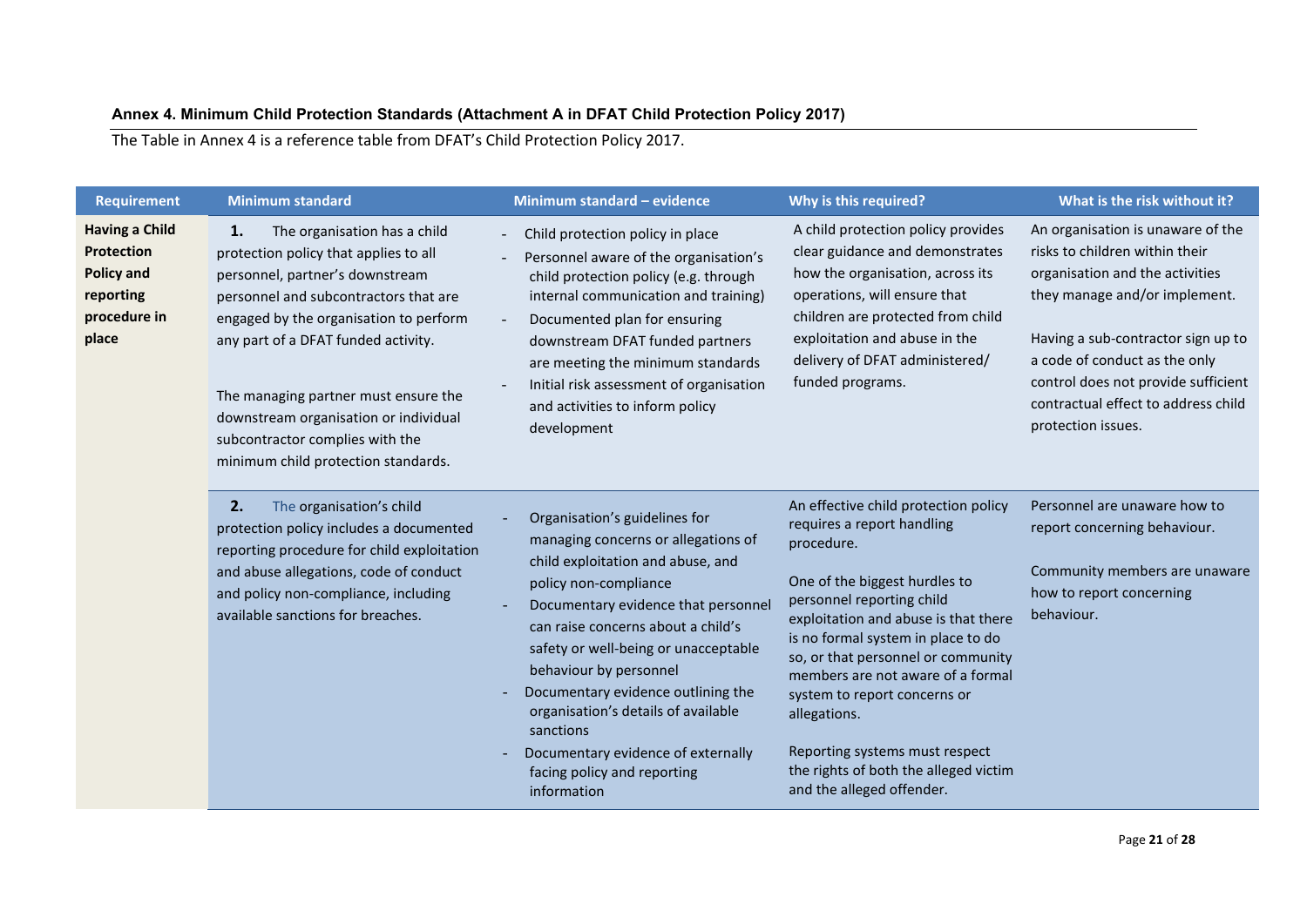| <b>Requirement</b>                    | <b>Minimum standard</b>                                                                                                                                                                                                                                                        | Minimum standard - evidence                                                                                                                                                                                                                                                                                                   | Why is this required?                                                                                                                                                                                                               | What is the risk without it?                                                                                                                                                                                                   |
|---------------------------------------|--------------------------------------------------------------------------------------------------------------------------------------------------------------------------------------------------------------------------------------------------------------------------------|-------------------------------------------------------------------------------------------------------------------------------------------------------------------------------------------------------------------------------------------------------------------------------------------------------------------------------|-------------------------------------------------------------------------------------------------------------------------------------------------------------------------------------------------------------------------------------|--------------------------------------------------------------------------------------------------------------------------------------------------------------------------------------------------------------------------------|
|                                       | 3.<br>The organisation provides child<br>protection training for personnel.                                                                                                                                                                                                    | Training attendance records<br>Training agendas and timeframes for<br>training<br>Materials used in training                                                                                                                                                                                                                  | Personnel must be fully aware of<br>their responsibilities to protect<br>children and how to report<br>concerns or allegations about child<br>exploitation and abuse.                                                               | Personnel are unaware of<br>behaviour that would arouse<br>concern.<br>Personnel are unaware of how to<br>build child protection practices<br>into their work.<br>Personnel do not know how to<br>report concerning behaviour. |
|                                       | The organisation's child<br>4.<br>protection policy includes a commitment<br>to preventing a person from working with<br>children if they pose an unacceptable risk<br>to children.                                                                                            | Referenced in relevant<br>documentation, including policies,<br>contracts and human<br>resource guidelines                                                                                                                                                                                                                    | The organisation, as an employer,<br>must have clear grounds to<br>determine whether a person is the<br>most appropriate to work with<br>children.                                                                                  | A lack of leadership and<br>governance and the right culture<br>undermine personnel efforts to<br>implement a child protection<br>environment.                                                                                 |
|                                       | 5.<br>The organisation's child<br>protection policy is subject to regular<br>review, at least every five years or earlier<br>if needed.                                                                                                                                        | Policy is subject to regular review in<br>accordance to the policy<br>commitment, or at least every five<br>years                                                                                                                                                                                                             | Contexts change, particularly in<br>the development sector. There<br>must be a commitment to review<br>and update the policy as required.                                                                                           | Lessons learned from previous<br>incidents are not taken into<br>account, increasing the likelihood<br>that those risks will be repeated.                                                                                      |
| <b>Undertaking risk</b><br>assessment | 6.<br>The organisation undertakes a<br>risk assessment to reduce the risk of any<br>child being harmed as a result of<br>operations or activities funded by DFAT.<br>The assessment must identify risks, and<br>document steps being taken to reduce or<br>remove these risks. | Risk plan identifying activities and<br>measures to reduce or remove the<br>risk to children<br>Documentation that risk assessments<br>are reviewed and updated regularly<br>during the life of the activity<br>Evidence of adaption to local context<br>(when a different approach to<br>standard risk controls is required) | Some activities are higher risk than<br>others. This may be due to the<br>nature of the activity or the<br>location. For example, working<br>with children with disability or in<br>an emergency situation involve<br>higher risks. | Risks to children are missed during<br>activity design and<br>implementation.                                                                                                                                                  |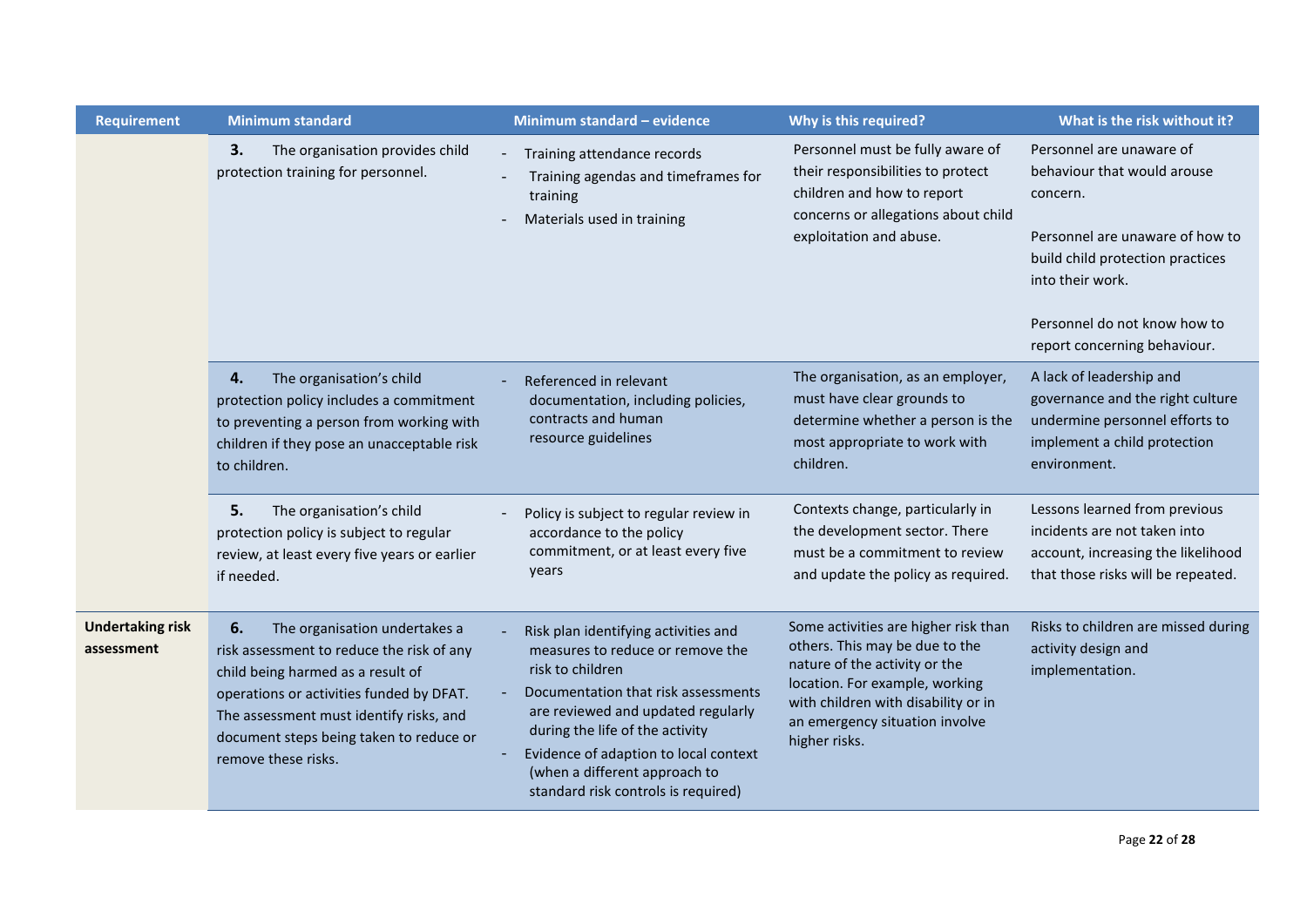| <b>Requirement</b>                                                    | <b>Minimum standard</b>                                                                                                                                                                                                                                                                                                                                                                                                                                                                                                                                                                         | Minimum standard - evidence                                                                                                                                                                                                                                                                                                                                                                                                                                                                                                                                                                                                                                                                                                                                                                                                                                                                                     | Why is this required?                                                                                                                                                                                                                                                                                                                                                                                                                                                                                                           | What is the risk without it?                                                                                                                                                                                                                                                                                                                 |
|-----------------------------------------------------------------------|-------------------------------------------------------------------------------------------------------------------------------------------------------------------------------------------------------------------------------------------------------------------------------------------------------------------------------------------------------------------------------------------------------------------------------------------------------------------------------------------------------------------------------------------------------------------------------------------------|-----------------------------------------------------------------------------------------------------------------------------------------------------------------------------------------------------------------------------------------------------------------------------------------------------------------------------------------------------------------------------------------------------------------------------------------------------------------------------------------------------------------------------------------------------------------------------------------------------------------------------------------------------------------------------------------------------------------------------------------------------------------------------------------------------------------------------------------------------------------------------------------------------------------|---------------------------------------------------------------------------------------------------------------------------------------------------------------------------------------------------------------------------------------------------------------------------------------------------------------------------------------------------------------------------------------------------------------------------------------------------------------------------------------------------------------------------------|----------------------------------------------------------------------------------------------------------------------------------------------------------------------------------------------------------------------------------------------------------------------------------------------------------------------------------------------|
| Recruitment and<br>screening, and<br>employment<br>practices in place | The organisation's employment<br>7.<br>contracts contain provisions for<br>suspension or transfer to other duties of<br>any employee who is under investigation<br>and provisions to dismiss any employee<br>after an investigation.                                                                                                                                                                                                                                                                                                                                                            | Employment contracts for<br>personnel/consultants contain<br>appropriate provisions                                                                                                                                                                                                                                                                                                                                                                                                                                                                                                                                                                                                                                                                                                                                                                                                                             | Robust recruitment, screening and<br>employment practices reinforce<br>the importance of the<br>organisation's child protection<br>policy to personnel.                                                                                                                                                                                                                                                                                                                                                                         | Personnel that pose unacceptable<br>risks to children are unable to be<br>removed (suspended, transferred<br>or terminated) without a criminal<br>conviction, where contracts are in<br>place.                                                                                                                                               |
|                                                                       | 8.<br><b>Positions assessed as Contact with</b><br>a.<br>children<br>The organisation has robust recruitment<br>screening processes for all personnel in<br>contact with children. These recruitment<br>procedures include:<br>criminal record checks before<br>engagement<br>verbal referee checks<br><b>Positions assessed as Working with</b><br>b.<br>children<br>Additional screening measures (such as<br>interview plans that incorporate<br>behavioural-based interview questions)<br>must be used when candidates are<br>applying for positions that involve<br>working with children. | Documented criminal record checks<br>for personnel in contact with children<br>Documented verbal referee checks<br>Documented request for an applicant<br>to disclose whether they have been<br>charged with child exploitation<br>offences, and their response<br>Interview plans incorporating<br>behavioural-based interview<br>questions that are specific to<br>positions that involve working<br>with children<br>Review checks when personnel have a<br>change in circumstances<br>In limited circumstances it may prove<br>impossible to obtain a reliable<br>criminal record check. A statutory<br>declaration, or local legal equivalent,<br>outlining efforts made to obtain a<br>foreign police check, and disclosing<br>any charges and spent convictions<br>related to child exploitation, may be<br>accepted instead<br>Checks must be conducted for each<br>country in which the individual has | Child-safe recruitment and<br>screening processes are essential<br>to enable an organisation to<br>choose the most appropriate<br>person for a position that involves<br>contact with children.<br>Recruitment and selection can<br>strengthen external inhibitors by<br>preventing access to children by<br>those with a known history of<br>harming children.<br>Child safe recruitment and<br>selection processes can discourage<br>individuals who pose an<br>unacceptable risk to children from<br>applying for positions. | Adults with a background of<br>unacceptable risks to children<br>target organisations that will<br>provide opportunities to be in<br>contact with children.<br>A person who poses an<br>unacceptable risk of harm to<br>children (as indicated by their<br>background) is unknowingly<br>appointed to a position within the<br>organisation. |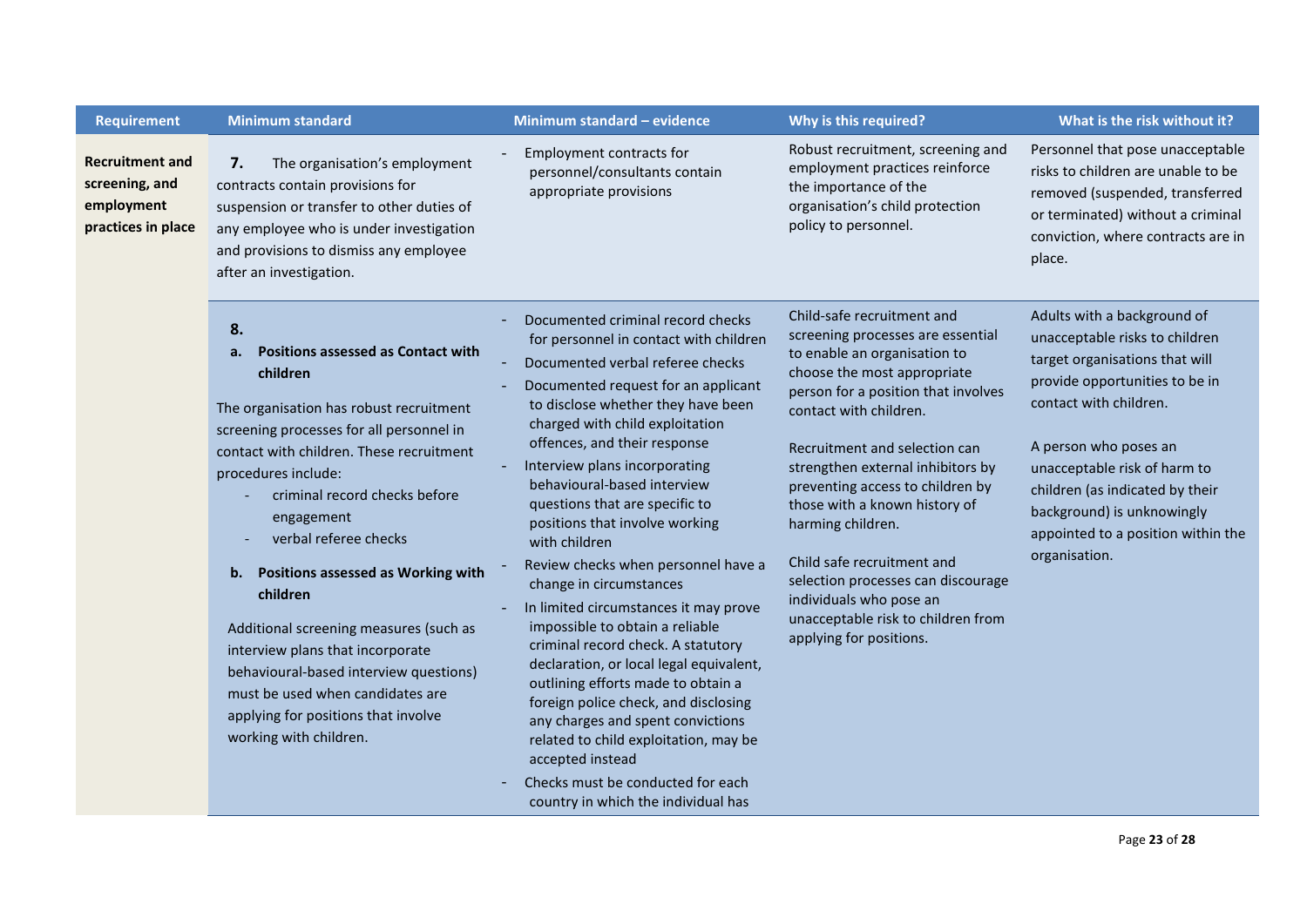| <b>Requirement</b> | <b>Minimum standard</b>                                                                                                                                                                       | Minimum standard - evidence                                                                                                                                                                                                                                                                                                             | Why is this required?                                                                                                                                                                                                                                                                                                                                                                                                                      | What is the risk without it?                                                                                                                         |
|--------------------|-----------------------------------------------------------------------------------------------------------------------------------------------------------------------------------------------|-----------------------------------------------------------------------------------------------------------------------------------------------------------------------------------------------------------------------------------------------------------------------------------------------------------------------------------------|--------------------------------------------------------------------------------------------------------------------------------------------------------------------------------------------------------------------------------------------------------------------------------------------------------------------------------------------------------------------------------------------------------------------------------------------|------------------------------------------------------------------------------------------------------------------------------------------------------|
|                    |                                                                                                                                                                                               | lived for 12 months or longer over the<br>last 5 years, and for the individual's<br>countries of citizenship                                                                                                                                                                                                                            |                                                                                                                                                                                                                                                                                                                                                                                                                                            |                                                                                                                                                      |
|                    | 9.<br>The organisation has a child<br>protection code of conduct that meets the<br>minimum standard set by DFAT (see<br>Attachment B - DFAT's Child Protection -<br>Professional Behaviours). | A risk based child protection code of<br>conduct based on DFAT's Child<br>Protection - Professional Behaviours<br>Signed codes of conduct or a register<br>documenting details of personnel<br>who have signed the code of conduct,<br>or inclusion in employment contracts<br>Signed image consent forms/ verbal<br>consent file notes | A code of conduct makes clear the<br>organisation's standards for<br>acceptable and unacceptable<br>behaviour in relation to children,<br>including use of images and must<br>be signed by all personnel.<br>It protects personnel by providing<br>guidance on how to avoid<br>situations that may be perceived as<br>harmful to children.<br>It also provides employers with a<br>sound basis on which to conduct<br>disciplinary action. | Lack of clear, well-advertised rules<br>allows concerning behaviour to go<br>unchallenged.<br>Identification of a child and/or<br>their whereabouts. |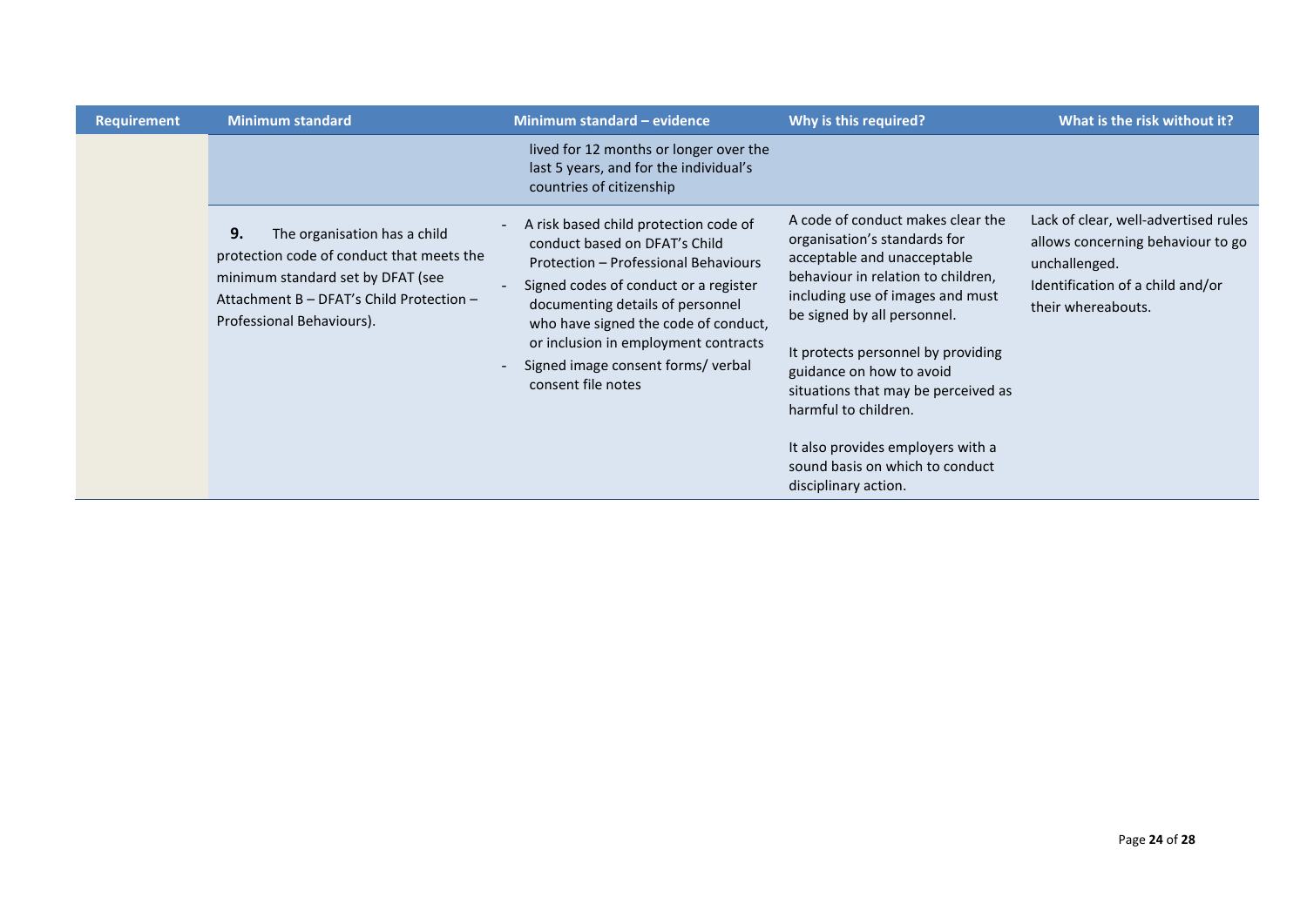#### <span id="page-24-0"></span>**Annex 5. Act for Peace Child Safeguarding Incident Reporting Form**

Act for Peace will take all concerns and reports of child abuse, exploitation or harassment seriously and immediate action will be taken. Staff members or others reporting child safeguarding concerns will be supported by Act for Peace throughout the process of assessing the claim. A framework for reporting is in **Annex 2** of the Act for Peace Child Safeguarding Policy.

This form should be used to report **if you see or suspect abuse, exploitation or harassment, if an allegation of abuse, exploitation or harassment is made, or if a child discloses abuse, exploitation or harassment.** The information you provide here will be kept **CONFIDENTIAL** and all steps will be taken to ensure you are supported by management and that your protection is considered in any actions taken.

| Part One: About You                                                                                  |
|------------------------------------------------------------------------------------------------------|
| Name: __________________                                                                             |
| Your role in (NCCA or Act for Peace): ______________                                                 |
|                                                                                                      |
| Your relationship to the child or young persons concerned: _____________________                     |
|                                                                                                      |
| Part Two: About the Child<br><u> 1989 - Johann Barn, amerikan berketara (h. 1989).</u>               |
|                                                                                                      |
|                                                                                                      |
| Age: __________                                                                                      |
|                                                                                                      |
| Whom does the child or young person live with?: ________________________________                     |
|                                                                                                      |
| Part Three: About Your Concern(s)                                                                    |
| How did you come to have a concern: was the abuse, exploitation or harassment observed or suspected? |
|                                                                                                      |
|                                                                                                      |
|                                                                                                      |
| Was an allegation made? Did a child disclose abuse, exploitation or harassment?                      |
|                                                                                                      |
|                                                                                                      |
|                                                                                                      |
| Date, time and place of any incident(s) reported to you: _______________________                     |
|                                                                                                      |
|                                                                                                      |
| Nature of concern/allegation:                                                                        |
|                                                                                                      |
|                                                                                                      |
| Observations made by you (e.g. child's emotional state, any physical evidence):                      |
|                                                                                                      |
| Write down exactly what the child said and what you said (or another informant said):                |
| (continue on a separate sheet of paper if necessary)                                                 |
|                                                                                                      |
|                                                                                                      |
|                                                                                                      |
| Any other relevant information? (E.g. disability? language?)                                         |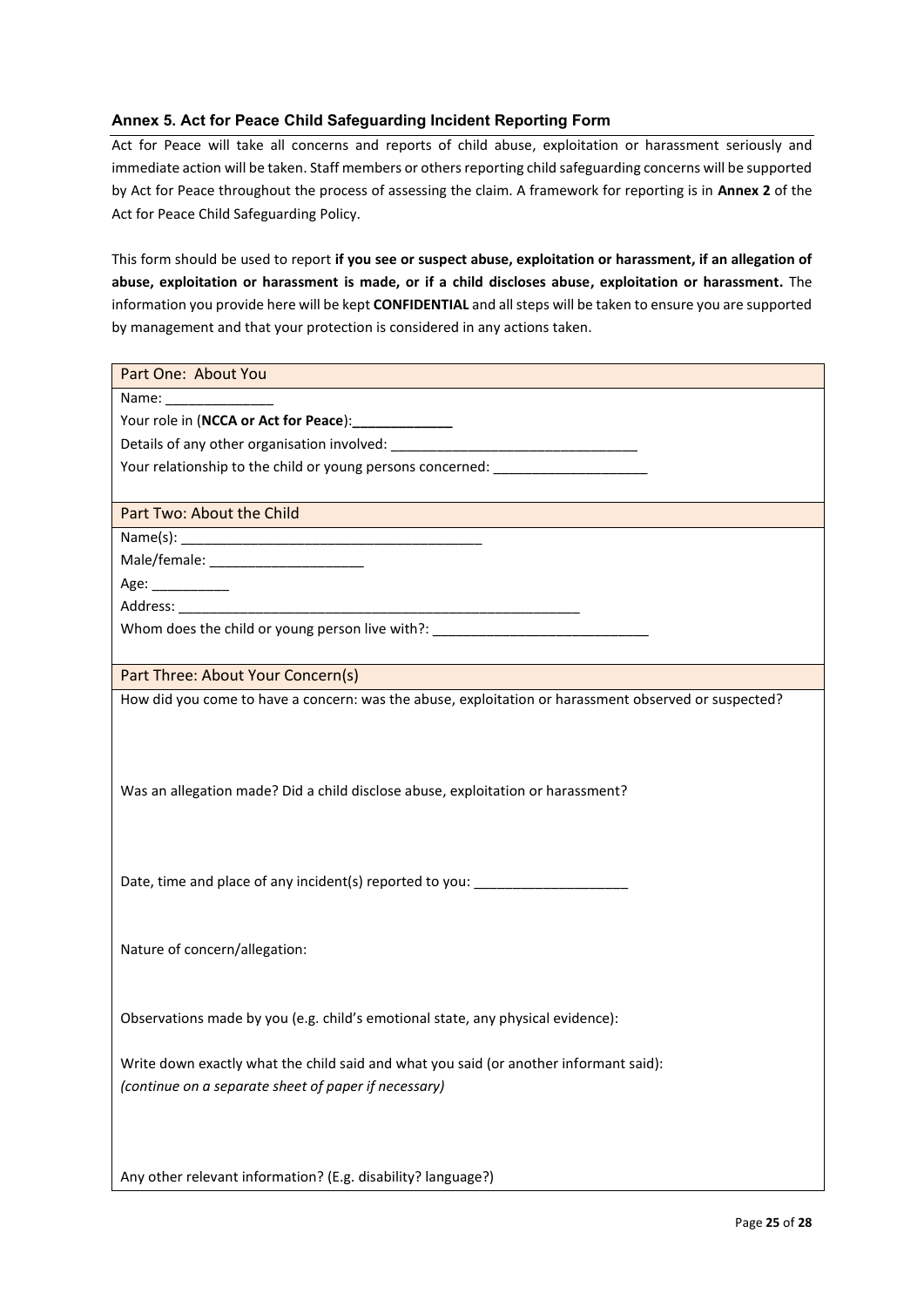| Were other children involved or aware?                                                                                                                                                                                            |
|-----------------------------------------------------------------------------------------------------------------------------------------------------------------------------------------------------------------------------------|
| Are other children in immediate danger or at risk?                                                                                                                                                                                |
| Have you already spoken to parents or carers or any other Child Protection Personnel or Agencies? Yes or No                                                                                                                       |
|                                                                                                                                                                                                                                   |
|                                                                                                                                                                                                                                   |
| (e.g. name of supervisor/manager/staff)                                                                                                                                                                                           |
|                                                                                                                                                                                                                                   |
|                                                                                                                                                                                                                                   |
|                                                                                                                                                                                                                                   |
|                                                                                                                                                                                                                                   |
| Note: Please remember that all information contained in this report must be kept confidential and must not<br>be revealed to anyone except the person you reported to. You will be informed of next actions that will be<br>taken |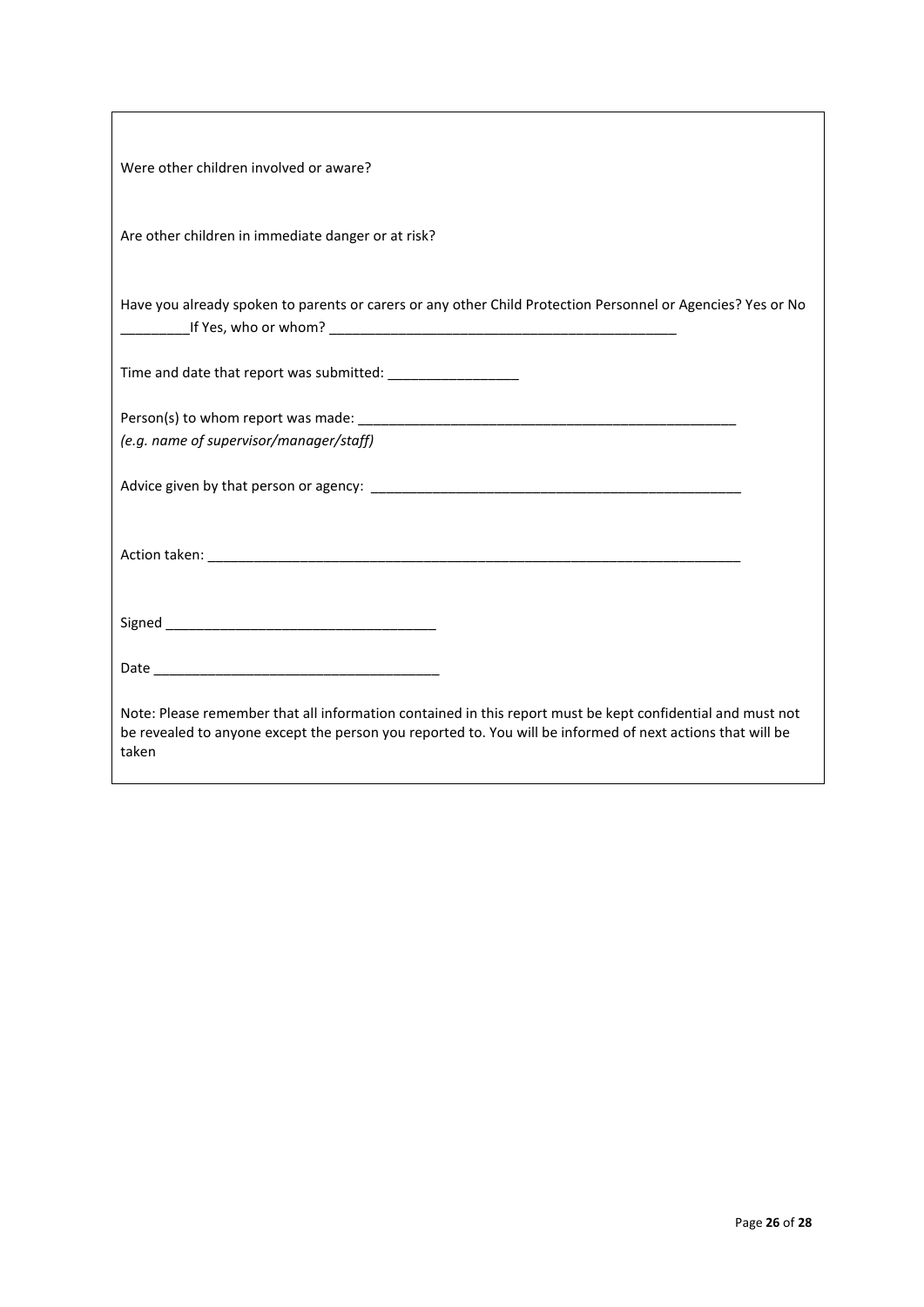## <span id="page-26-0"></span>**Annex 6. Policy Objectives and Indicators**

| <b>Objectives</b>                                                                                                                                                                                                                                                                                                                                                                                                                                                              | <b>Indicators</b>                                                                                                                                                        | <b>Actions</b>                                                                                                                                                                                                                                                                                                                                                                                                                                                                                                                                                                                                                                                          |
|--------------------------------------------------------------------------------------------------------------------------------------------------------------------------------------------------------------------------------------------------------------------------------------------------------------------------------------------------------------------------------------------------------------------------------------------------------------------------------|--------------------------------------------------------------------------------------------------------------------------------------------------------------------------|-------------------------------------------------------------------------------------------------------------------------------------------------------------------------------------------------------------------------------------------------------------------------------------------------------------------------------------------------------------------------------------------------------------------------------------------------------------------------------------------------------------------------------------------------------------------------------------------------------------------------------------------------------------------------|
| 1. To create mandatory pro-<br>active organisational<br>standards for to prevent,<br>mitigate and respond to<br>child protection risks.                                                                                                                                                                                                                                                                                                                                        | Act for Peace Child Safeguarding<br>Policy reflects best practice, sectoral<br>standards and its obligations to<br>ACFID, DFAT, ACT Alliance                             | CS Policy reviewed every three<br>years or as needed to mitigate<br>risks                                                                                                                                                                                                                                                                                                                                                                                                                                                                                                                                                                                               |
| 2. To create and enforce<br>mandatory behavioural<br>standards $-$ in the annexed<br>Child Safe Code of Conduct<br>- for all staff, volunteers,<br>contractors, donors, Board<br>members, representatives,<br>and those visiting projects<br>in order to effectively<br>prevent, deter and respond<br>immediately to, risks posed<br>to children by Act for Peace<br>and its staff and/or any<br>partners or contractors that<br>Act for Peace engages to<br>provide services. | Act for Peace's zero-tolerance<br>approach, obligations, and<br>expectations for the behaviour of<br>staff and others are made know to<br>all Act for Peace stakeholders | CS Policy permanently available<br>on Act for Peace's website<br>All new staff and others are<br>provided orientation on child<br>protection<br>Annual refresher sessions will be<br>provided at staff meetings.<br>All staff will sign and<br>acknowledge understanding of<br>the Child Safeguarding Policy and<br>Code of Conduct, and HR keeps a<br>register of all signatories.<br>Records are maintained by MAC<br>to demonstrate informed<br>consent for use of images.                                                                                                                                                                                           |
|                                                                                                                                                                                                                                                                                                                                                                                                                                                                                | Child-safe recruitment and<br>interviews occur                                                                                                                           | All job advertisements contain<br>Act for Peace's standard child<br>safeguarding text.<br>All interviewees are told of Act<br>for Peace commitment to child<br>safeguarding (standard question<br>in Interview Template<br>All interviewees that will be in<br>contact with children are asked<br>behavioural child protection<br>questions in their interview<br>All staff and others have had<br>mandatory police checks and HR<br>keeps register of checks<br>completed<br>All staff and others that have<br>worked in Australia and will be<br>working with children will have a<br>Working With Children Check,<br>and HR keeps a register of checks<br>completed. |
| Act for Peace ensures its<br>partners have effective CS<br>policies and procedures to<br>prevent, mitigate and respond                                                                                                                                                                                                                                                                                                                                                         | All partners have Act for Peace-<br>approved CS policies                                                                                                                 | PPT completes Child<br>Safeguarding Risk Assessment<br>tool with partners before or at<br>proposal appraisal, including full                                                                                                                                                                                                                                                                                                                                                                                                                                                                                                                                            |